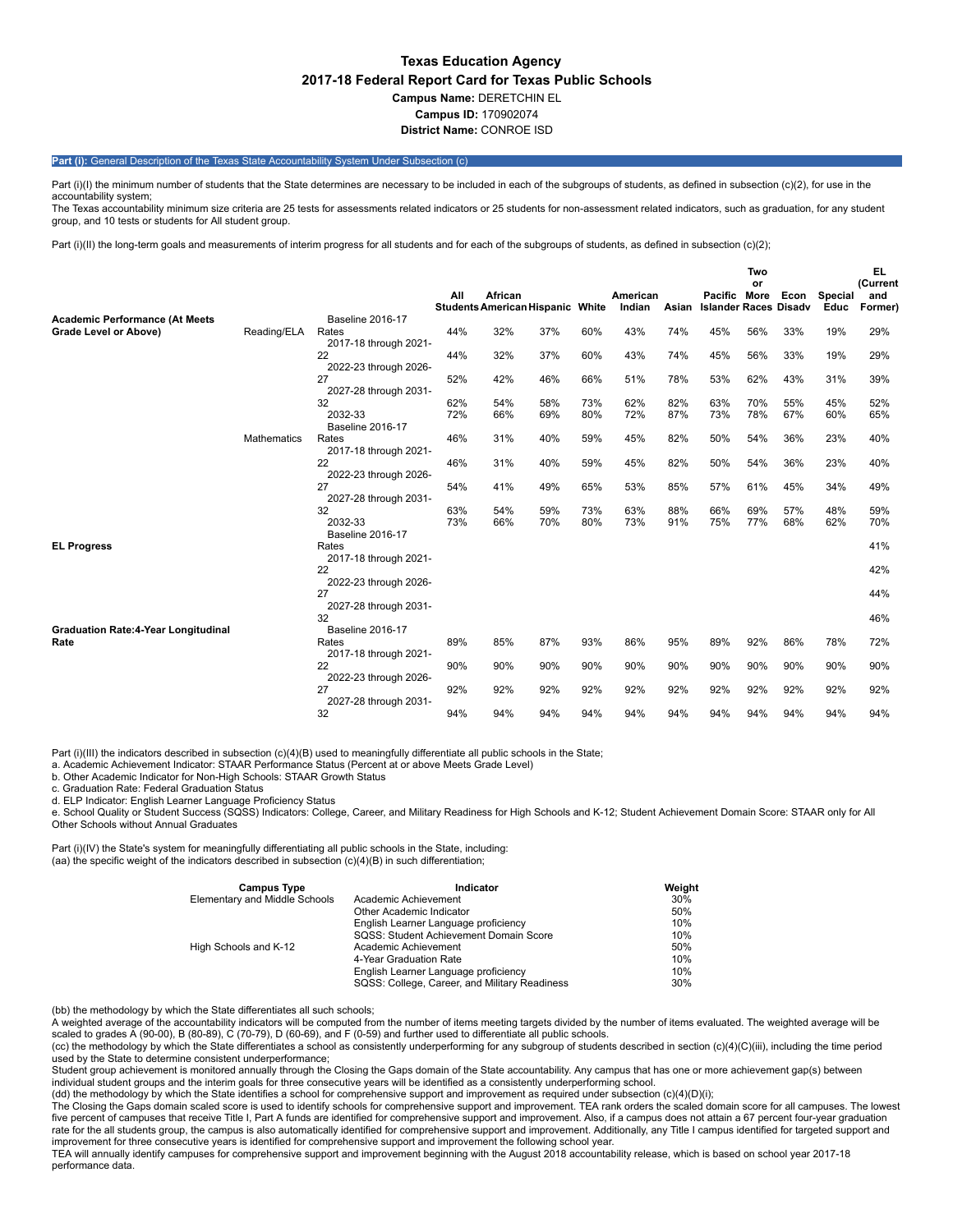Part (i)(V) the number and names of all public schools in the State identified by the State for comprehensive support and improvement under subsection (c)(4)(D)(i) or implementing

targeted support and improvement plans under subsection (d)(2);<br><mark>[Comprehensive](https://tea.texas.gov/WorkArea/DownloadAsset.aspx?id=51539624659) Support and Improvement Schools</mark> and [Additional](https://tea.texas.gov/WorkArea/DownloadAsset.aspx?id=51539624660) Targeted Support Schools list those campuses that have been identified for comprehensive suppor support based on performance in the Closing the Gaps domain (Excel file).

Part (i)(VI) the exit criteria established by the State as required under clause (i) of subsection (d)(3)(A), including the length of years established under clause (i)(II) of such subsection. Campuses that do not rank in the bottom five percent of the Closing the Gaps domain for two consecutive years and have increased a letter grade (for example, from F to D or from D to C) on the Closing the Gaps domain will be considered as having successfully exited comprehensive support and improvement status. To exit additional targeted support and improvement status, a student group must meet at least 50 percent of the indicators evaluated and meet the targets for the Academic Achievement component in both reading and mathematics.

#### **Part (ii):** Student Achievement by Proficiency Level

This section provides information on student achievement on the STAAR (State of Texas Assessments of Academic Readiness) performance for mathematics, ELA/reading, and science by grade level and proficiency level for the 2017-18 school year. These results include all students tested, regardless of whether they were in the accountability subset.

|                                                         |                        |            |            |             |                                                                                                                                   |             |                 |                          |              |                                            | Two                          |              |             |                                     |                  |            |                                 |                          |  |        |  |
|---------------------------------------------------------|------------------------|------------|------------|-------------|-----------------------------------------------------------------------------------------------------------------------------------|-------------|-----------------|--------------------------|--------------|--------------------------------------------|------------------------------|--------------|-------------|-------------------------------------|------------------|------------|---------------------------------|--------------------------|--|--------|--|
|                                                         |                        |            |            |             | African                                                                                                                           |             |                 | American                 |              |                                            | or<br>Pacific More Econ Econ |              | Non         |                                     |                  |            |                                 |                          |  | Foster |  |
|                                                         |                        |            |            |             | StateDistrictCampusAmericanHispanicWhite Indian AsianIslanderRacesDisadvDisadvCWDCWOD EL Male FemaleMigrantHomeless Care Military |             |                 |                          |              |                                            |                              |              |             |                                     |                  |            |                                 |                          |  |        |  |
| <b>STAAR Percent at Approaches Grade Level or Above</b> |                        |            |            |             |                                                                                                                                   |             |                 |                          |              |                                            |                              |              |             |                                     |                  |            |                                 |                          |  |        |  |
| Grade 3                                                 |                        |            |            |             |                                                                                                                                   |             |                 |                          |              |                                            |                              |              |             |                                     |                  |            |                                 |                          |  |        |  |
| Reading                                                 | All                    | 77%        | 84%        | 95%         |                                                                                                                                   | 94%         | 95%             |                          | 94%          |                                            |                              | 100% 73%     | 96%         | 56%                                 | 97%              |            | 73% 93%                         | 96%                      |  |        |  |
|                                                         | Students               |            |            |             |                                                                                                                                   | $\star$     | $\star$         |                          |              |                                            |                              |              |             |                                     |                  |            |                                 |                          |  |        |  |
|                                                         | <b>CWD</b><br>CWOD 79% | 51%        | 56%<br>87% | 56%<br>97%  |                                                                                                                                   | 97%         | 99%             |                          | 93%          |                                            | 100%                         | 80%          | 63%<br>98%  | 56%                                 | 97%              | 73%        | 98%                             | 96%                      |  |        |  |
|                                                         | EL                     | 70%        | 69%        | 73%         |                                                                                                                                   | 88%         | $\star$         |                          |              |                                            |                              |              |             |                                     | 73%              | 73%        |                                 | 70%                      |  |        |  |
|                                                         | Male                   | 74%        | 82%        | 93%         |                                                                                                                                   | 92%         | 91%             |                          | 100%         |                                            |                              |              | 94%         |                                     | 98%              |            | 93%                             | $\blacksquare$           |  |        |  |
|                                                         | Female 79%             |            | 86%        | 96%         |                                                                                                                                   | 96%         | 100%            | $\star$                  | 86%          |                                            |                              | 71%          | 99%         | $\star$                             | 96%              | 70%        |                                 | 96%                      |  |        |  |
|                                                         |                        |            |            |             |                                                                                                                                   |             |                 |                          |              |                                            |                              |              |             |                                     |                  |            |                                 |                          |  |        |  |
| Mathematics                                             | All                    | 77%        | 87%        | 97%         |                                                                                                                                   | 97%         | 98%             |                          | 94%          |                                            | 100%                         | 83%          | 98%         | 56%                                 | 99%              | 93%        | 95%                             | 99%                      |  |        |  |
|                                                         | Students               |            |            |             |                                                                                                                                   | $\star$     | $\star$         |                          |              |                                            |                              |              |             |                                     |                  |            |                                 |                          |  |        |  |
|                                                         | <b>CWD</b>             | 52%        | 60%        | 56%         | *                                                                                                                                 |             |                 |                          |              |                                            |                              |              | 63%         | 56%                                 |                  |            |                                 |                          |  |        |  |
|                                                         | CWOD 80%               |            | 89%        | 99%         |                                                                                                                                   | 100%        | 100%            |                          | 100%         |                                            | 100%                         | 91%          | 100%        |                                     | 99%              |            | 93% 100%                        | 99%                      |  |        |  |
|                                                         | EL                     | 74%<br>77% | 79%<br>86% | 93%<br>95%  |                                                                                                                                   | 100%<br>93% |                 |                          | 89%          |                                            |                              | 86%          | 100%<br>96% | $\overline{\phantom{a}}$<br>$\star$ | 93%              | 93%<br>*   | 95%                             | 91%                      |  |        |  |
|                                                         | Male<br>Female 78%     |            | 87%        | 99%         |                                                                                                                                   | 100%        | 95%<br>100%     |                          | 100%         |                                            |                              | 86%          | 100%        |                                     | 100%<br>99%      | 91%        |                                 | 99%                      |  |        |  |
|                                                         |                        |            |            |             |                                                                                                                                   |             |                 |                          |              |                                            |                              |              |             |                                     |                  |            |                                 |                          |  |        |  |
| Grade 4                                                 |                        |            |            |             |                                                                                                                                   |             |                 |                          |              |                                            |                              |              |             |                                     |                  |            |                                 |                          |  |        |  |
| Reading                                                 | All                    | 72%        | 81%        | 93%         | 100%                                                                                                                              | 80%         | 96%             |                          | 100%         |                                            |                              | 100%         | 93%         | 83%                                 | 94%              |            | 75% 95%                         | 90%                      |  |        |  |
|                                                         | Students               |            |            |             |                                                                                                                                   |             |                 |                          |              |                                            |                              |              |             |                                     |                  |            |                                 |                          |  |        |  |
|                                                         | <b>CWD</b>             | 46%        | 43%        | 83%         | $\star$                                                                                                                           | $\star$     | $\star$         |                          |              |                                            |                              |              |             | 83%                                 |                  |            |                                 |                          |  |        |  |
|                                                         | <b>CWOD 75%</b>        |            | 84%        | 94%         | 100%                                                                                                                              | 82%         | 96%             |                          | 100%         |                                            |                              | 100%         | 93%         |                                     | 94%              | 75%        | 96%                             | 90%                      |  |        |  |
|                                                         | EL                     | 60%        | 57%        | 75%         |                                                                                                                                   | 65%         | $\star$         |                          |              |                                            |                              |              | 74%         | $\overline{\phantom{a}}$            | 75%              | 75%        | 79%                             | 70%                      |  |        |  |
|                                                         | Male                   | 70%        | 78%        | 95%         | $\star$                                                                                                                           | 79%         | 100%            |                          | 100%         |                                            |                              |              | 95%         |                                     | 96%              | 79%        | 95%                             |                          |  |        |  |
|                                                         | Female 75%             |            | 83%        | 90%         | $\star$                                                                                                                           | 81%         | 91%             | $\overline{\phantom{a}}$ | 100%         |                                            |                              | 100%         | 90%         | $\star$                             | 90%              | 70%        | $\overline{\phantom{a}}$        | 90%                      |  |        |  |
|                                                         |                        |            |            |             |                                                                                                                                   |             |                 |                          |              |                                            |                              |              |             |                                     |                  |            |                                 |                          |  |        |  |
| Mathematics                                             | All<br><b>Students</b> | 77%        | 87%        | 96%         | 100%                                                                                                                              | 89%         | 97%             |                          | 100%         |                                            |                              | 100%         | 96%         | 83%                                 | 96%              |            | 89% 95%                         | 97%                      |  |        |  |
|                                                         | <b>CWD</b>             | 49%        | 53%        | 83%         | $^{\star}$                                                                                                                        | $\star$     | $\star$         |                          |              |                                            |                              |              | ×           | 83%                                 |                  |            |                                 |                          |  |        |  |
|                                                         | CWOD 81%               |            | 90%        | 96%         | 100%                                                                                                                              | 92%         | 97%             |                          | 100%         |                                            |                              | 100%         | 96%         | $\overline{\phantom{a}}$            | 96%              | 89%        | 96%                             | 97%                      |  |        |  |
|                                                         | EL                     | 72%        | 77%        | 89%         |                                                                                                                                   | 85%         | $\star$         |                          |              |                                            |                              |              | 88%         |                                     | 89%              | 89%        | 88%                             | 91%                      |  |        |  |
|                                                         | Male                   | 77%        | 86%        | 95%         | $\star$                                                                                                                           | 86%         | 98%             |                          | 100%         |                                            |                              |              | 95%         | $\star$                             | 96%              | 88%        | 95%                             | $\blacksquare$           |  |        |  |
|                                                         | Female 78%             |            | 88%        | 97%         | *                                                                                                                                 | 94%         | 97%             |                          | 100%         |                                            |                              | 100%         | 97%         |                                     | 97%              | 91%        |                                 | 97%                      |  |        |  |
|                                                         |                        |            |            |             |                                                                                                                                   |             |                 |                          |              |                                            |                              |              |             |                                     |                  |            |                                 |                          |  |        |  |
| Grade 5                                                 |                        |            |            |             |                                                                                                                                   |             |                 |                          |              |                                            |                              |              |             |                                     |                  |            |                                 |                          |  |        |  |
| Reading                                                 | All                    | 83%        | 88%        | 97%         | 100%                                                                                                                              | 95%         | 99%             |                          | 88%          |                                            | 100%                         | 100%         | 97%         | 100% 97%                            |                  | 82%        | 98%                             | 96%                      |  |        |  |
|                                                         | Students               |            |            |             |                                                                                                                                   |             |                 |                          |              |                                            |                              |              |             |                                     |                  |            |                                 |                          |  |        |  |
|                                                         | <b>CWD</b>             | 54%        | 52%        | 100%        | $\star$                                                                                                                           | $\star$     | $\star$         |                          |              |                                            |                              |              | 100%        | 100%                                |                  |            |                                 |                          |  |        |  |
|                                                         | CWOD 87%               |            | 91%        | 97%         | 100%                                                                                                                              | 95%         | 99%<br>$\star$  |                          | 88%          |                                            | 100%                         | 100%         | 97%         |                                     | 97%              | 82%        | 98%                             | 96%                      |  |        |  |
|                                                         | EL                     | 73%        | 69%        | 82%         | $\star$                                                                                                                           | 80%         |                 |                          |              |                                            |                              |              | 77%         |                                     | 82%              |            | 82% 75%                         | 89%                      |  |        |  |
|                                                         | Male<br>Female 86%     | 81%        | 85%<br>90% | 98%<br>96%  | 100%                                                                                                                              | 91%<br>100% | 100%<br>97%     | $\overline{\phantom{a}}$ | 100%<br>82%  | $\overline{\phantom{a}}$<br>$\blacksquare$ | 100%                         | 100%<br>100% | 98%<br>96%  |                                     | 98%<br>96%       | 75%<br>89% | 98%<br>$\overline{\phantom{a}}$ | $\overline{a}$<br>96%    |  |        |  |
|                                                         |                        |            |            |             |                                                                                                                                   |             |                 |                          |              |                                            |                              |              |             |                                     |                  |            |                                 |                          |  |        |  |
| Mathematics                                             | All                    | 90%        | 94%        | 99%         | 100%                                                                                                                              | 98%         | 99%             |                          | 100%         |                                            | 100%                         | 100%         | 99%         | 100%                                | 99%              |            | 94% 99%                         | 99%                      |  |        |  |
|                                                         | Students               |            |            |             |                                                                                                                                   |             |                 |                          |              |                                            |                              |              |             |                                     |                  |            |                                 |                          |  |        |  |
|                                                         | <b>CWD</b>             | 70%        | 76%        | 100%        | $\star$                                                                                                                           | $\star$     | 100%            |                          |              |                                            |                              |              | 100%        | 100%                                |                  |            |                                 | 100%                     |  |        |  |
|                                                         | <b>CWOD 92%</b>        |            | 95%        | 99%         | 100%                                                                                                                              | 98%         | 99%             |                          | 100%         |                                            | 100%                         | 100%         | 99%         |                                     | 99%              |            | 94% 99%                         | 99%                      |  |        |  |
|                                                         | EL                     | 86%        | 87%        | 94%         |                                                                                                                                   | 90%         | $\star$         |                          |              |                                            |                              |              | 92%         |                                     | 94%              | 94%        | 88%                             | 100%                     |  |        |  |
|                                                         | Male                   | 89%        | 93%        | 99%         | $^{\star}$                                                                                                                        | 96%         | 100%            |                          | 100%         |                                            |                              | 100%         | 99%         |                                     | 99%              | 88%        | 99%                             |                          |  |        |  |
|                                                         | Female 91%             |            | 95%        | 99%         | 100%                                                                                                                              | 100%        | 97%             |                          | 100%         |                                            | 100%                         | 100%         | 99%         | 100%                                | 99%              | 100%       | $\overline{\phantom{a}}$        | 99%                      |  |        |  |
|                                                         |                        |            |            |             |                                                                                                                                   |             |                 |                          |              |                                            |                              |              |             |                                     |                  |            |                                 |                          |  |        |  |
| Science                                                 | All<br>Students        | 75%        | 85%        | 95%         | 100%                                                                                                                              | 93%         | 95%             |                          | 94%          |                                            | 100%                         | 93%          | 95%         | 80%                                 | 96%              |            | 83% 97%                         | 93%                      |  |        |  |
|                                                         | CWD 48%                |            | 51%        | 80%         | $\star$                                                                                                                           |             |                 |                          |              |                                            |                              |              | 80%         | 80%                                 |                  |            |                                 |                          |  |        |  |
|                                                         | CWOD 78%               |            | 88%        | 96%         | 100%                                                                                                                              | 93%         | 96%             |                          | 94%          |                                            | 100%                         | 93%          | 96%         |                                     | 96%              |            | 83% 96%                         | 95%                      |  |        |  |
|                                                         | EL.                    | 62%        | 60%        | 83%         | $^\star$                                                                                                                          | 82%         |                 |                          |              |                                            |                              |              | 86%         |                                     | 83%              |            | 83% 78%                         | 89%                      |  |        |  |
|                                                         | Male                   | 76%        | 84%        | 97%         | $\star$                                                                                                                           | 92%         | 98%             |                          | 100%         |                                            | ×                            | 100%         | 96%         | $^\star$                            | 96%              |            | 78% 97%                         | $\overline{\phantom{a}}$ |  |        |  |
|                                                         | Female 75%             |            | 85%        | 93%         | 100%                                                                                                                              | 95%         | 89%             |                          | 91%          |                                            |                              | 100% 90%     | 93%         | $\star$                             | 95%              | 89%        | $\sim$                          | 93%                      |  |        |  |
|                                                         |                        |            |            |             |                                                                                                                                   |             |                 |                          |              |                                            |                              |              |             |                                     |                  |            |                                 |                          |  |        |  |
| Grade 6                                                 |                        |            |            |             |                                                                                                                                   |             |                 |                          |              |                                            |                              |              |             |                                     |                  |            |                                 |                          |  |        |  |
| Reading                                                 | All                    | 68%        | 81%        | 98%         | 100%                                                                                                                              | 95%         | 99%             |                          | 100%         |                                            |                              | 100% 100%    | 98%         | 78%                                 | 99%              |            | 95% 97%                         | 100%                     |  |        |  |
|                                                         | Students               |            |            |             |                                                                                                                                   |             |                 |                          |              |                                            |                              |              |             |                                     |                  |            |                                 |                          |  |        |  |
|                                                         | CWD                    | 35%        | 44%        | 78%         |                                                                                                                                   | $\star$     | $\star$         |                          |              |                                            |                              |              | 75%         | 78%                                 |                  |            |                                 |                          |  |        |  |
|                                                         | <b>CWOD 71%</b>        |            | 84%        | 99%         | 100%<br>$\overline{\phantom{a}}$                                                                                                  | 95%         | 100%<br>$\star$ |                          | 100%         |                                            |                              | 100% 100%    | 99%         | $\overline{\phantom{a}}$            | 99%              |            | 95% 98%<br>95% 83%              | 100%                     |  |        |  |
|                                                         | EL.                    | 42%        | 53%        | 95%         |                                                                                                                                   | 93%         |                 |                          |              |                                            |                              | $\star$      | 95%         | $^\star$                            | 95%              |            |                                 | 100%                     |  |        |  |
|                                                         | Male<br>Female 72%     | 63%        | 79%<br>84% | 97%<br>100% | 100%<br>$\ast$                                                                                                                    | 91%<br>100% | 98%<br>100%     |                          | 100%<br>100% |                                            |                              | 100%         | 97%<br>100% |                                     | 98%<br>100% 100% |            | 83% 97%<br>$\sim$               | 100%                     |  |        |  |
|                                                         |                        |            |            |             |                                                                                                                                   |             |                 |                          |              |                                            |                              |              |             |                                     |                  |            |                                 |                          |  |        |  |
| Mathematics All                                         |                        |            | 76% 87%    | 98%         | 100%                                                                                                                              | 93%         | 100%            |                          | 100%         |                                            | 100% 83%                     |              | 99%         | 89%                                 | 98% 91% 99%      |            |                                 | 98%                      |  |        |  |
|                                                         | Students               |            |            |             |                                                                                                                                   |             |                 |                          |              |                                            |                              |              |             |                                     |                  |            |                                 |                          |  |        |  |
|                                                         | CWD                    | 50%        | 65%        | 89%         | $\overline{a}$                                                                                                                    | $\star$     | 83%             |                          |              |                                            |                              | $^\star$     | 88%         | 89%                                 |                  |            | 83%                             | $\star$                  |  |        |  |
|                                                         | CWOD 79%               |            | 89%        | 98%         | 100%                                                                                                                              | 93%         | 100%            |                          | 100%         |                                            |                              | 100% 82%     | 99%         |                                     | 98%              |            | 91% 99%                         | 97%                      |  |        |  |
|                                                         | EL.                    |            | 61% 74%    | 91%         | $\overline{\phantom{a}}$                                                                                                          | 89%         |                 |                          |              |                                            |                              |              | 95%         | $\overline{\phantom{a}}$            |                  |            | 91% 91% 88%                     | 93%                      |  |        |  |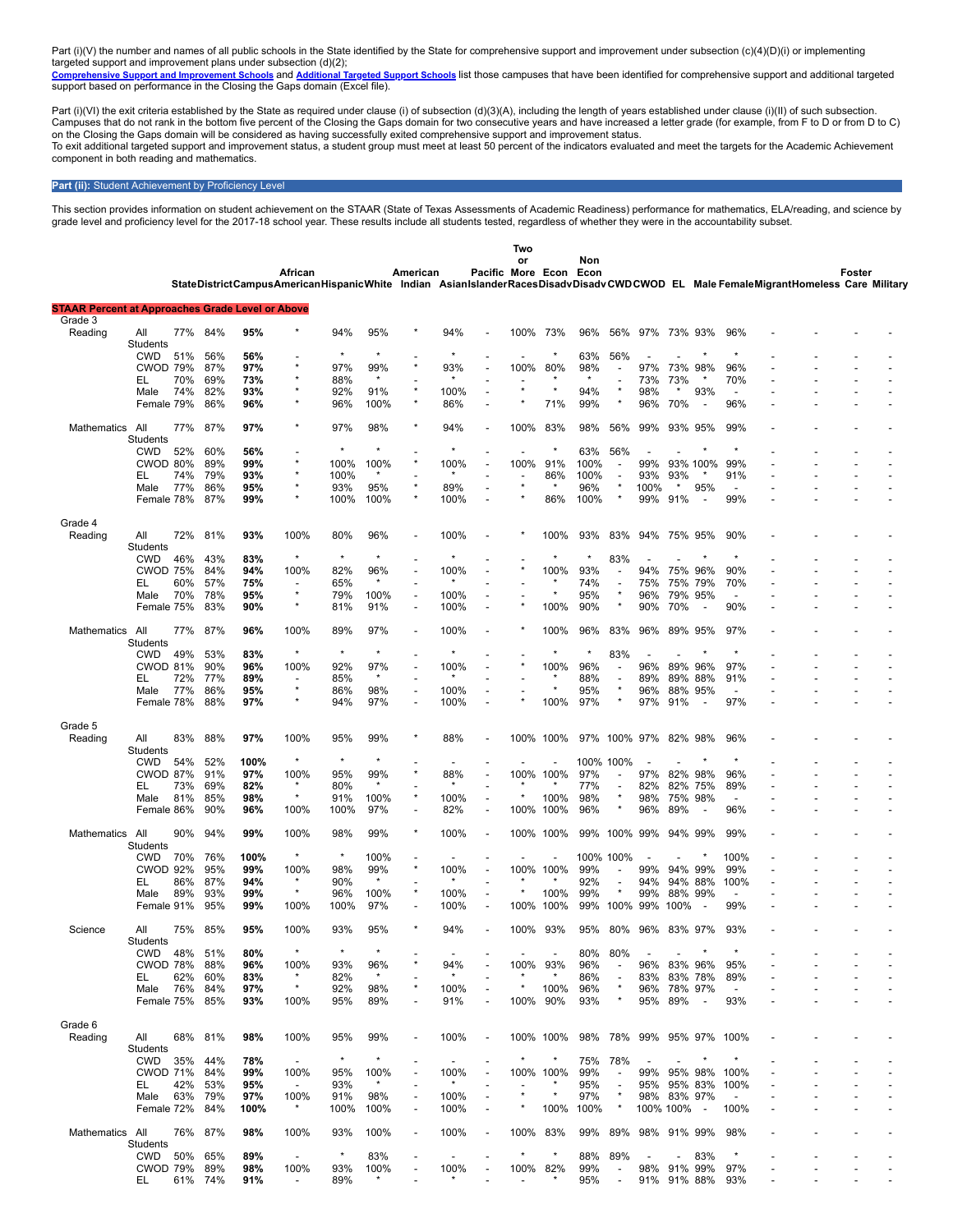|                                                    |                        |            |            |            |                                                                                                                                              |            |                |                          |                                 |                          | Two                   |                                 |            |                                 |            |                    |                          |                                 |  |        |  |
|----------------------------------------------------|------------------------|------------|------------|------------|----------------------------------------------------------------------------------------------------------------------------------------------|------------|----------------|--------------------------|---------------------------------|--------------------------|-----------------------|---------------------------------|------------|---------------------------------|------------|--------------------|--------------------------|---------------------------------|--|--------|--|
|                                                    |                        |            |            |            |                                                                                                                                              |            |                |                          |                                 |                          | or                    |                                 | Non        |                                 |            |                    |                          |                                 |  |        |  |
|                                                    |                        |            |            |            | African<br>StateDistrictCampusAmericanHispanicWhite Indian AsianIslanderRacesDisadvDisadvCWDCWOD EL Male FemaleMigrantHomeless Care Military |            |                | American                 |                                 | Pacific More Econ Econ   |                       |                                 |            |                                 |            |                    |                          |                                 |  | Foster |  |
|                                                    | Male                   | 76%        | 88%        | 99%        | 100%                                                                                                                                         | 96%        | 100%           |                          | 100%                            |                          |                       | $\star$                         | 100%       | 83%                             | 99%        | 88% 99%            |                          |                                 |  |        |  |
|                                                    | Female 77% 87%         |            |            | 98%        |                                                                                                                                              | 90%        | 100%           |                          | 100%                            |                          |                       | 88%                             | 99%        |                                 | 97%        | 93%                | $\overline{\phantom{0}}$ | 98%                             |  |        |  |
|                                                    |                        |            |            |            |                                                                                                                                              |            |                |                          |                                 |                          |                       |                                 |            |                                 |            |                    |                          |                                 |  |        |  |
| <b>STAAR Percent at Meets Grade Level or Above</b> |                        |            |            |            |                                                                                                                                              |            |                |                          |                                 |                          |                       |                                 |            |                                 |            |                    |                          |                                 |  |        |  |
| Grade 3<br>Reading                                 | All                    | 43%        | 53%        | 77%        |                                                                                                                                              | 77%        | 74%            |                          | 88%                             |                          | 100%                  | 64%                             | 79%        | 22%                             | 81%        | 55% 74%            |                          | 81%                             |  |        |  |
|                                                    | <b>Students</b>        |            |            |            |                                                                                                                                              |            |                |                          |                                 |                          |                       |                                 |            |                                 |            |                    |                          |                                 |  |        |  |
|                                                    | <b>CWD</b>             | 28%        | 33%        | 22%        |                                                                                                                                              | $\star$    | $\star$        |                          | $\star$                         |                          |                       |                                 | 25%        | 22%                             |            |                    |                          |                                 |  |        |  |
|                                                    | CWOD 44%               |            | 54%        | 81%        | $\star$                                                                                                                                      | 81%        | 78%<br>$\star$ |                          | 93%                             |                          | 100%                  | 70%                             | 82%        |                                 | 81%        |                    | 55% 80%                  | 82%                             |  |        |  |
|                                                    | EL                     | 32%<br>40% | 25%<br>50% | 55%<br>74% |                                                                                                                                              | 63%<br>75% | 67%            | $\star$                  | 89%                             |                          |                       | $\star$                         | 74%        | ÷,<br>×                         | 55%<br>80% | 55%                | 74%                      | 50%<br>$\overline{\phantom{a}}$ |  |        |  |
|                                                    | Male<br>Female 45%     |            | 55%        | 81%        |                                                                                                                                              | 78%        | 82%            |                          | 86%                             |                          |                       | 57%                             | 84%        | ź                               | 82%        | 50%                |                          | 81%                             |  |        |  |
|                                                    |                        |            |            |            |                                                                                                                                              |            |                |                          |                                 |                          |                       |                                 |            |                                 |            |                    |                          |                                 |  |        |  |
| Mathematics                                        | All                    | 46%        | 61%        | 83%        |                                                                                                                                              | 76%        | 86%            |                          | 75%                             |                          | 86%                   | 50%                             | 85%        | 33%                             | 86%        |                    | 43% 82%                  | 83%                             |  |        |  |
|                                                    | Students               |            |            |            |                                                                                                                                              | $\star$    | $\star$        |                          | $\star$                         |                          |                       | $\star$                         |            |                                 |            |                    |                          |                                 |  |        |  |
|                                                    | <b>CWD</b><br>CWOD 48% | 30%        | 36%<br>63% | 33%<br>86% | $\star$                                                                                                                                      | 77%        | 91%            |                          | 80%                             |                          | $\overline{a}$<br>86% | 55%                             | 38%<br>88% | 33%<br>$\overline{\phantom{a}}$ | 86%        |                    | 43% 88%                  | 84%                             |  |        |  |
|                                                    | EL                     | 39%        | 47%        | 43%        |                                                                                                                                              | 45%        | $\star$        |                          | $\star$                         |                          |                       | 57%                             | 29%        | $\overline{a}$                  | 43%        | 43%                | $\star$                  | 45%                             |  |        |  |
|                                                    | Male                   | 47%        | 63%        | 82%        |                                                                                                                                              | 79%        | 84%            | $\star$                  | 78%                             |                          |                       |                                 | 84%        | $^\star$                        | 88%        |                    | 82%                      | $\overline{\phantom{a}}$        |  |        |  |
|                                                    | Female 45%             |            | 59%        | 83%        |                                                                                                                                              | 75%        | 89%            |                          | 71%                             |                          |                       | 43%                             | 87%        | ×                               | 84%        | 45%                |                          | 83%                             |  |        |  |
|                                                    |                        |            |            |            |                                                                                                                                              |            |                |                          |                                 |                          |                       |                                 |            |                                 |            |                    |                          |                                 |  |        |  |
| Grade 4                                            |                        |            |            |            |                                                                                                                                              |            |                |                          |                                 |                          |                       |                                 |            |                                 |            |                    |                          |                                 |  |        |  |
| Reading                                            | All<br>Students        | 45%        | 57%        | 77%        | 83%                                                                                                                                          | 60%        | 78%            |                          | 90%                             |                          |                       | 57%                             | 78%        | 50%                             | 78%        | 46% 76%            |                          | 78%                             |  |        |  |
|                                                    | <b>CWD</b>             | 28%        | 26%        | 50%        | $\star$                                                                                                                                      | $\star$    | $\star$        |                          | $\star$                         |                          |                       | $\star$                         | $\star$    | 50%                             |            |                    |                          |                                 |  |        |  |
|                                                    | <b>CWOD 47%</b>        |            | 60%        | 78%        | 100%                                                                                                                                         | 62%        | 79%            |                          | 90%                             |                          |                       | 67%                             | 78%        | $\overline{\phantom{a}}$        | 78%        |                    | 46% 78%                  | 77%                             |  |        |  |
|                                                    | EL                     | 29%        | 23%        | 46%        |                                                                                                                                              | 41%        | $\star$        |                          | $\star$                         |                          |                       | $\star$                         | 48%        | ÷,                              | 46%        |                    | 46% 43%                  | 50%                             |  |        |  |
|                                                    | Male                   | 43%        | 55%        | 76%        | $\star$                                                                                                                                      | 53%        | 80%            |                          | 92%                             |                          |                       | $\star$                         | 76%        | $\star$                         | 78%        | 43%                | 76%                      |                                 |  |        |  |
|                                                    | Female 47%             |            | 59%        | 78%        | $\star$                                                                                                                                      | 69%        | 76%            |                          | 88%                             |                          |                       | 60%                             | 79%        | $\star$                         | 77%        | 50%                |                          | 78%                             |  |        |  |
| Mathematics                                        | All                    | 48%        | 64%        | 86%        | 67%                                                                                                                                          | 68%        | 92%            |                          | 95%                             |                          |                       | 63%                             | 87%        | 67%                             | 87%        | 67% 85%            |                          | 88%                             |  |        |  |
|                                                    | Students               |            |            |            |                                                                                                                                              |            |                |                          |                                 |                          |                       |                                 |            |                                 |            |                    |                          |                                 |  |        |  |
|                                                    | <b>CWD</b>             | 29%        | 32%        | 67%        | $\star$                                                                                                                                      | $\star$    | $\star$        |                          | $\star$                         |                          |                       | $\star$                         | $^\star$   | 67%                             |            |                    |                          |                                 |  |        |  |
|                                                    | CWOD 50%               |            | 67%        | 87%        | 80%                                                                                                                                          | 70%        | 92%            |                          | 95%                             |                          |                       | 71%                             | 87%        | ÷,                              | 87%        | 67% 86%            |                          | 87%                             |  |        |  |
|                                                    | EL                     | 38%        | 42%        | 67%        | $\overline{\phantom{a}}$                                                                                                                     | 60%        | $\star$        |                          |                                 |                          |                       |                                 | 68%        | $\overline{\phantom{a}}$        | 67%        |                    | 67% 63%                  | 73%                             |  |        |  |
|                                                    | Male                   | 48%        | 65%        | 85%        | $\star$<br>$\star$                                                                                                                           | 62%        | 93%            | $\overline{\phantom{a}}$ | 92%                             |                          |                       | $\star$                         | 86%        | $^\star$<br>ź                   | 86%        | 63%                | 85%                      | $\overline{\phantom{a}}$        |  |        |  |
|                                                    | Female 47%             |            | 64%        | 88%        |                                                                                                                                              | 76%        | 91%            |                          | 100%                            |                          |                       | 80%                             | 88%        |                                 | 87%        | 73%                |                          | 88%                             |  |        |  |
| Grade 5                                            |                        |            |            |            |                                                                                                                                              |            |                |                          |                                 |                          |                       |                                 |            |                                 |            |                    |                          |                                 |  |        |  |
| Reading                                            | All                    | 53%        | 64%        | 90%        | 71%                                                                                                                                          | 86%        | 92%            |                          | 88%                             |                          | 100%                  | 73%                             | 91%        | 86%                             | 90%        | 71% 93%            |                          | 86%                             |  |        |  |
|                                                    | Students               |            |            |            |                                                                                                                                              |            |                |                          |                                 |                          |                       |                                 |            |                                 |            |                    |                          |                                 |  |        |  |
|                                                    | <b>CWD</b>             | 30%        | 32%        | 86%        | $\star$                                                                                                                                      | $\star$    | $\star$        |                          |                                 |                          |                       |                                 | 86%        | 86%                             |            |                    |                          |                                 |  |        |  |
|                                                    | CWOD 56%               |            | 67%        | 90%        | 67%                                                                                                                                          | 88%        | 92%<br>$\star$ |                          | 88%                             |                          | 100%                  | 73%                             | 92%        | $\overline{a}$                  | 90%        |                    | 71% 94%                  | 86%                             |  |        |  |
|                                                    | EL                     | 35%<br>50% | 29%<br>62% | 71%<br>93% | $\star$                                                                                                                                      | 70%<br>82% | 96%            | $\star$                  | 100%                            |                          |                       | 100%                            | 69%<br>93% | $\blacksquare$<br>$\star$       | 71%<br>94% | 71% 63%<br>63%     | 93%                      | 78%                             |  |        |  |
|                                                    | Male<br>Female 56%     |            | 66%        | 86%        | 67%                                                                                                                                          | 91%        | 86%            | $\overline{\phantom{a}}$ | 82%                             | $\overline{\phantom{a}}$ | 100%                  | 60%                             | 90%        | ×                               | 86%        | 78%                |                          | 86%                             |  |        |  |
|                                                    |                        |            |            |            |                                                                                                                                              |            |                |                          |                                 |                          |                       |                                 |            |                                 |            |                    |                          |                                 |  |        |  |
| Mathematics                                        | All                    | 57%        | 68%        | 89%        | 57%                                                                                                                                          | 87%        | 92%            |                          | 88%                             |                          | 100%                  | 73%                             | 91%        | 70%                             | 91%        | 71% 92%            |                          | 87%                             |  |        |  |
|                                                    | <b>Students</b>        |            |            |            |                                                                                                                                              |            |                |                          |                                 |                          |                       |                                 |            |                                 |            |                    |                          |                                 |  |        |  |
|                                                    | <b>CWD</b>             | 34%        | 35%        | 70%        | $\star$                                                                                                                                      | $\star$    | 50%            |                          |                                 |                          |                       |                                 | 70%        | 70%                             |            |                    |                          | 67%                             |  |        |  |
|                                                    | CWOD 60%<br>EL         | 46%        | 71%<br>42% | 91%<br>71% | 50%<br>$^\star$                                                                                                                              | 86%<br>60% | 95%<br>$\star$ |                          | 88%<br>$\star$                  |                          | 100%                  | 73%                             | 92%<br>69% | $\overline{a}$                  | 91%<br>71% | 71% 93%<br>71% 50% |                          | 88%<br>89%                      |  |        |  |
|                                                    | Male                   | 57%        | 68%        | 92%        | $\star$                                                                                                                                      | 87%        | 96%            |                          | 83%                             |                          |                       | 80%                             | 93%        | *                               | 93%        | 50% 92%            |                          |                                 |  |        |  |
|                                                    | Female 58%             |            | 69%        | 87%        | 67%                                                                                                                                          | 86%        | 86%            |                          | 91%                             |                          | 100%                  | 70%                             | 89%        | 67%                             | 88%        | 89%                |                          | 87%                             |  |        |  |
|                                                    |                        |            |            |            |                                                                                                                                              |            |                |                          |                                 |                          |                       |                                 |            |                                 |            |                    |                          |                                 |  |        |  |
| Science                                            | All                    | 40%        | 55%        | 79%        | 43%                                                                                                                                          | 70%        | 86%            |                          | 76%                             |                          | 88%                   | 47%                             | 82%        | 40%                             | 81%        | 39% 84%            |                          | 73%                             |  |        |  |
|                                                    | <b>Students</b>        |            |            |            | $\star$                                                                                                                                      | $\star$    | $^\star$       |                          |                                 |                          |                       |                                 |            |                                 |            |                    | $\star$                  | $\star$                         |  |        |  |
|                                                    | CWD<br><b>CWOD 42%</b> | 25%        | 28%<br>57% | 40%<br>81% | 50%                                                                                                                                          | 72%        | 88%            |                          | $\overline{\phantom{a}}$<br>76% |                          | 88%                   | $\overline{\phantom{a}}$<br>47% | 40%<br>85% | 40%<br>$\overline{\phantom{a}}$ | 81%        |                    | 39% 87%                  | 75%                             |  |        |  |
|                                                    | EL                     | 24%        | 18%        | 39%        | $^\star$                                                                                                                                     | 45%        | $\star$        |                          |                                 |                          |                       |                                 | 43%        | $\overline{\phantom{a}}$        | 39%        |                    | 39% 22%                  | 56%                             |  |        |  |
|                                                    | Male                   | 42%        | 56%        | 84%        | $\star$                                                                                                                                      | 63%        | 93%            |                          | 100%                            | $\sim$                   | $\star$               | 40%                             | 87%        | $^\star$                        | 87%        |                    | 22% 84%                  | $\overline{\phantom{a}}$        |  |        |  |
|                                                    | Female 38%             |            | 54%        | 73%        | 50%                                                                                                                                          | 77%        | 75%            |                          | 64%                             |                          | 83%                   | 50%                             | 76%        | ×                               | 75%        | 56%                | $\overline{\phantom{a}}$ | 73%                             |  |        |  |
|                                                    |                        |            |            |            |                                                                                                                                              |            |                |                          |                                 |                          |                       |                                 |            |                                 |            |                    |                          |                                 |  |        |  |
| Grade 6<br>Reading                                 | All                    | 38%        | 54%        | 80%        | 86%                                                                                                                                          | 76%        | 79%            |                          | 93%                             | $\blacksquare$           | 71%                   | 78%                             | 80%        | 11%                             | 83%        | 70% 78%            |                          | 81%                             |  |        |  |
|                                                    | Students               |            |            |            |                                                                                                                                              |            |                |                          |                                 |                          |                       |                                 |            |                                 |            |                    |                          |                                 |  |        |  |
|                                                    | CWD                    | 22%        | 25%        | 11%        | $\overline{\phantom{a}}$                                                                                                                     | $\star$    | $^\star$       |                          |                                 |                          | $\star$               | $\star$                         | 13%        | 11%                             |            |                    |                          |                                 |  |        |  |
|                                                    | <b>CWOD 40%</b>        |            | 56%        | 83%        | 86%                                                                                                                                          | 78%        | 83%            |                          | 93%                             |                          | 83%                   | 88%                             | 83%        | $\overline{a}$                  | 83%        | 70% 82%            |                          | 84%                             |  |        |  |
|                                                    | EL                     | 14%        | 18%        | 70%        | $\blacksquare$                                                                                                                               | 67%        | $\star$        |                          |                                 |                          |                       |                                 | 68%        | $\overline{\phantom{a}}$        | 70%        | 70% 67%            |                          | 71%                             |  |        |  |
|                                                    | Male                   | 34%        | 51%        | 78%        | 80%                                                                                                                                          | 74%        | 76%            | $\overline{\phantom{a}}$ | 100%                            |                          | $\star$               | $\star$                         | 80%        | $^\star$<br>$^\star$            | 82%        | 67% 78%            |                          | $\overline{a}$                  |  |        |  |
|                                                    | Female 42%             |            | 58%        | 81%        |                                                                                                                                              | 79%        | 83%            | $\overline{\phantom{a}}$ | 88%                             |                          |                       | 100%                            | 79%        |                                 | 84%        | 71%                | $\overline{\phantom{a}}$ | 81%                             |  |        |  |
| Mathematics                                        | All                    |            | 43% 61%    | 90%        | 86%                                                                                                                                          | 78%        | 93%            |                          | 100%                            |                          | 100%                  | 67%                             | 91%        | 56%                             | 91%        | 87% 89%            |                          | 90%                             |  |        |  |
|                                                    | <b>Students</b>        |            |            |            |                                                                                                                                              |            |                |                          |                                 |                          |                       |                                 |            |                                 |            |                    |                          |                                 |  |        |  |
|                                                    | <b>CWD</b>             | 23%        | 32%        | 56%        | $\blacksquare$                                                                                                                               | $\star$    | 50%            |                          | $\overline{\phantom{a}}$        |                          | $\star$               | $\star$                         | 50%        | 56%                             |            |                    | 50%                      | $\star$                         |  |        |  |
|                                                    | CWOD 46%               |            | 64%        | 91%        | 86%                                                                                                                                          | 80%        | 95%            |                          | 100%                            |                          | 100%                  | 64%                             | 93%        | $\blacksquare$                  | 91%        | 87% 91%            |                          | 91%                             |  |        |  |
|                                                    | EL                     | 24%        | 33%        | 87%        | $\blacksquare$                                                                                                                               | 83%        | $\star$        |                          | *                               |                          |                       | $\star$                         | 90%        | $\blacksquare$                  | 87%        | 87% 75%            |                          | 93%                             |  |        |  |
|                                                    | Male                   | 44%        | 62%        | 89%        | 100%<br>$^\star$                                                                                                                             | 76%        | 93%            |                          | 100%                            |                          |                       |                                 | 90%        | 50%<br>$^\star$                 | 91%        | 75% 89%            |                          | $\overline{\phantom{a}}$        |  |        |  |
|                                                    | Female 42%             |            | 60%        | 90%        |                                                                                                                                              | 81%        | 93%            |                          | 100%                            |                          |                       | 63%                             | 93%        |                                 | 91%        | 93%                | $\blacksquare$           | 90%                             |  |        |  |
|                                                    |                        |            |            |            |                                                                                                                                              |            |                |                          |                                 |                          |                       |                                 |            |                                 |            |                    |                          |                                 |  |        |  |
| <b>STAAR Percent at Masters Grade Level</b>        |                        |            |            |            |                                                                                                                                              |            |                |                          |                                 |                          |                       |                                 |            |                                 |            |                    |                          |                                 |  |        |  |
| Grade 3                                            |                        |            |            |            |                                                                                                                                              |            |                |                          |                                 |                          |                       |                                 |            |                                 |            |                    |                          |                                 |  |        |  |
| Reading                                            | All<br><b>Students</b> |            | 24% 33%    | 59%        |                                                                                                                                              | 49%        | 62%            |                          | 63%                             |                          | 71%                   | 45%                             | 60%        | 11%                             | 62%        | 45% 56%            |                          | 62%                             |  |        |  |
|                                                    | <b>CWD</b>             | 9%         | 13%        | 11%        |                                                                                                                                              | $\star$    | $\star$        |                          | $\star$                         |                          |                       | $\star$                         | 13%        | 11%                             |            |                    | $^{\star}$               | $\star$                         |  |        |  |
|                                                    | CWOD 26%               |            | 35%        | 62%        |                                                                                                                                              | 53%        | 64%            |                          | 67%                             |                          | 71%                   | 50%                             | 63%        | $\overline{\phantom{a}}$        | 62%        |                    | 45% 61%                  | 63%                             |  |        |  |
|                                                    | EL                     | 15%        | 9%         | 45%        |                                                                                                                                              | 50%        |                |                          |                                 |                          |                       |                                 | $^\star$   |                                 | 45%        | 45%                |                          | 40%                             |  |        |  |
|                                                    | Male                   | 22%        | 32%        | 56%        |                                                                                                                                              | 33%        | 58%            |                          | 67%                             |                          |                       |                                 | 57%        | $\star$                         | 61%        | $\star$            | 56%                      | $\overline{\phantom{a}}$        |  |        |  |
|                                                    | Female 26%             |            | 35%        | 62%        |                                                                                                                                              | 57%        | 66%            |                          | 57%                             |                          |                       | 57%                             | 63%        | $^\star$                        | 63%        | 40%                |                          | 62%                             |  |        |  |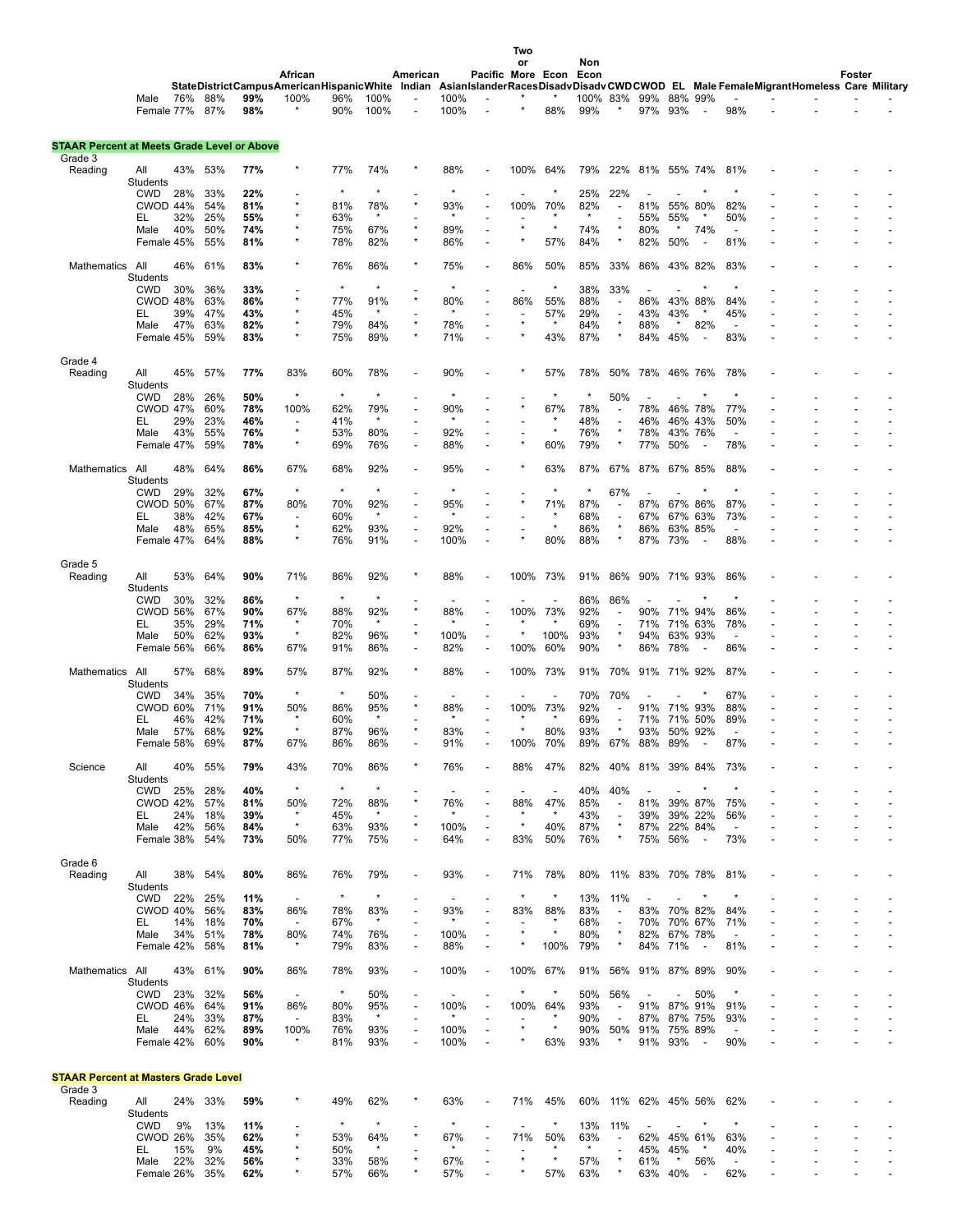| Two |  |
|-----|--|
|     |  |

|                                                         |                               |           |            |            |                                                                                                                                              |            |                |                 |                          |                          | or                       |         | Non        |                                                      |                          |                |                          |                                 |  |        |  |
|---------------------------------------------------------|-------------------------------|-----------|------------|------------|----------------------------------------------------------------------------------------------------------------------------------------------|------------|----------------|-----------------|--------------------------|--------------------------|--------------------------|---------|------------|------------------------------------------------------|--------------------------|----------------|--------------------------|---------------------------------|--|--------|--|
|                                                         |                               |           |            |            | African<br>StateDistrictCampusAmericanHispanicWhite Indian AsianIslanderRacesDisadvDisadvCWDCWOD EL Male FemaleMigrantHomeless Care Military |            |                | American        |                          | Pacific More Econ Econ   |                          |         |            |                                                      |                          |                |                          |                                 |  | Foster |  |
|                                                         |                               |           |            |            |                                                                                                                                              |            |                |                 |                          |                          |                          |         |            |                                                      |                          |                |                          |                                 |  |        |  |
| Mathematics All                                         |                               | 22%       | 35%        | 59%        |                                                                                                                                              | 45%        | 63%            |                 | 69%                      |                          | 86%                      | 25%     | 62%        | 22%                                                  | 61%                      |                | 36% 58%                  | 60%                             |  |        |  |
|                                                         | <b>Students</b>               |           |            |            |                                                                                                                                              |            |                |                 |                          |                          |                          |         |            |                                                      |                          |                |                          |                                 |  |        |  |
|                                                         | <b>CWD</b><br>CWOD 24%        | 12%       | 14%<br>37% | 22%<br>61% |                                                                                                                                              | 46%        | 66%            | $\star$         | 73%                      |                          | 86%                      | 27%     | 25%<br>64% | 22%<br>$\overline{a}$                                | 61%                      |                | 36% 62%                  | 61%                             |  |        |  |
|                                                         | EL                            | 17%       | 20%        | 36%        |                                                                                                                                              | 36%        | $\star$        |                 | $^\star$                 |                          | $\overline{\phantom{a}}$ | 43%     | 29%        | $\overline{\phantom{a}}$                             | 36%                      | 36%            | $\star$                  | 36%                             |  |        |  |
|                                                         | Male                          | 23%       | 37%        | 58%        |                                                                                                                                              | 36%        | 63%            | $\star$         | 67%                      |                          |                          | $\star$ | 61%        | $\star$                                              | 62%                      | $\star$        | 58%                      | $\overline{\phantom{a}}$        |  |        |  |
|                                                         | Female 21%                    |           | 33%        | 60%        |                                                                                                                                              | 50%        | 63%            | $\star$         | 71%                      |                          |                          | 29%     | 63%        |                                                      | 61%                      | 36%            |                          | 60%                             |  |        |  |
|                                                         |                               |           |            |            |                                                                                                                                              |            |                |                 |                          |                          |                          |         |            |                                                      |                          |                |                          |                                 |  |        |  |
| Grade 4<br>Reading                                      | All                           | 23%       | 35%        | 54%        | 50%                                                                                                                                          | 29%        | 59%            |                 | 76%                      |                          |                          | 29%     | 56%        | 50%                                                  | 55%                      | 21% 51%        |                          | 59%                             |  |        |  |
|                                                         | Students                      |           |            |            |                                                                                                                                              |            |                |                 |                          |                          |                          |         |            |                                                      |                          |                |                          |                                 |  |        |  |
|                                                         | <b>CWD</b>                    | 9%        | 9%         | 50%        | $\star$                                                                                                                                      | $\star$    | $\star$        |                 |                          |                          |                          |         | $\star$    | 50%                                                  |                          |                |                          |                                 |  |        |  |
|                                                         | <b>CWOD 25%</b>               |           | 37%        | 55%        | 60%                                                                                                                                          | 29%        | 59%            |                 | 75%                      |                          |                          | 33%     | 56%        | $\overline{a}$                                       | 55%                      | 21%            | 53%                      | 57%                             |  |        |  |
|                                                         | EL                            | 12%       | 10%        | 21%        | $\overline{\phantom{a}}$<br>$\star$                                                                                                          | 18%        | $\star$        |                 | *                        |                          |                          | $\star$ | 22%        | $\overline{\phantom{a}}$                             | 21%                      | 21%            | 7%                       | 40%                             |  |        |  |
|                                                         | Male                          | 22%       | 33%        | 51%        | $\star$                                                                                                                                      | 21%        | 57%            | ÷,              | 77%                      |                          |                          |         | 53%        | ×<br>×                                               | 53%                      | 7%             | 51%                      | $\overline{\phantom{a}}$        |  |        |  |
|                                                         | Female 25%                    |           | 37%        | 59%        |                                                                                                                                              | 38%        | 64%            |                 | 75%                      |                          |                          | 40%     | 60%        |                                                      | 57%                      | 40%            | $\overline{\phantom{a}}$ | 59%                             |  |        |  |
| Mathematics All                                         |                               | 26%       | 40%        | 66%        | 67%                                                                                                                                          | 39%        | 72%            |                 | 86%                      |                          |                          | 25%     | 68%        | 67%                                                  | 65%                      |                | 30% 69%                  | 61%                             |  |        |  |
|                                                         | <b>Students</b>               |           |            |            |                                                                                                                                              |            |                |                 |                          |                          |                          |         |            |                                                      |                          |                |                          |                                 |  |        |  |
|                                                         | <b>CWD</b>                    | 11%       | 12%        | 67%        | $\star$                                                                                                                                      |            | $\star$        |                 |                          |                          |                          |         | $\star$    | 67%                                                  |                          |                |                          |                                 |  |        |  |
|                                                         | CWOD 28%                      |           | 43%        | 65%        | 80%                                                                                                                                          | 41%        | 71%            |                 | 85%<br>$\star$           |                          |                          | 29%     | 67%        | ÷,                                                   | 65%                      |                | 30% 70%                  | 60%                             |  |        |  |
|                                                         | EL                            | 18%       | 19%        | 30%        | $\overline{\phantom{a}}$<br>$\star$                                                                                                          | 25%        | $\star$        |                 |                          |                          |                          | $\star$ | 32%        | $\overline{\phantom{a}}$<br>$\star$                  | 30%                      |                | 30% 31%                  | 27%<br>$\overline{a}$           |  |        |  |
|                                                         | Male<br>Female 25%            | 27%       | 42%<br>39% | 69%<br>61% |                                                                                                                                              | 38%<br>41% | 76%<br>67%     |                 | 92%<br>75%               |                          |                          | 20%     | 70%<br>64% |                                                      | 70%<br>60%               | 27%            | 31% 69%                  | 61%                             |  |        |  |
|                                                         |                               |           |            |            |                                                                                                                                              |            |                |                 |                          |                          |                          |         |            |                                                      |                          |                |                          |                                 |  |        |  |
| Grade 5                                                 |                               |           |            |            |                                                                                                                                              |            |                |                 |                          |                          |                          |         |            |                                                      |                          |                |                          |                                 |  |        |  |
| Reading                                                 | All                           | 26%       | 37%        | 63%        | 43%                                                                                                                                          | 57%        | 64%            | $\star$         | 76%                      |                          | 75%                      | 53%     | 64%        | 0%                                                   | 66%                      | 47% 62%        |                          | 65%                             |  |        |  |
|                                                         | Students                      |           |            |            |                                                                                                                                              |            |                |                 |                          |                          |                          |         |            |                                                      |                          |                |                          |                                 |  |        |  |
|                                                         | <b>CWD</b>                    | 9%        | 11%        | 0%         | $\star$                                                                                                                                      | $\star$    | $^{\star}$     |                 |                          |                          |                          |         | 0%         | 0%                                                   |                          |                |                          |                                 |  |        |  |
|                                                         | <b>CWOD 27%</b><br>EL         | 12%       | 39%<br>7%  | 66%<br>47% | 50%<br>$\star$                                                                                                                               | 60%<br>50% | 67%<br>$\star$ |                 | 76%<br>$\star$           |                          | 75%                      | 53%     | 68%<br>46% | $\overline{\phantom{a}}$<br>$\overline{\phantom{a}}$ | 66%<br>47%               | 47% 64%        | 47% 25%                  | 68%<br>67%                      |  |        |  |
|                                                         | Male                          | 24%       | 34%        | 62%        | $^\star$                                                                                                                                     | 41%        | 67%            | $\star$         | 83%                      | $\overline{\phantom{a}}$ |                          | 40%     | 63%        | $\star$                                              | 64%                      |                | 25% 62%                  | Ĭ.                              |  |        |  |
|                                                         | Female 28%                    |           | 40%        | 65%        | 50%                                                                                                                                          | 73%        | 60%            | $\overline{a}$  | 73%                      | ÷                        | 67%                      | 60%     | 66%        | ×                                                    | 68%                      | 67%            | $\overline{\phantom{a}}$ | 65%                             |  |        |  |
|                                                         |                               |           |            |            |                                                                                                                                              |            |                |                 |                          |                          |                          |         |            |                                                      |                          |                |                          |                                 |  |        |  |
| Mathematics All                                         |                               | 30%       | 42%        | 69%        | 29%                                                                                                                                          | 60%        | 75%            |                 | 76%                      |                          | 75%                      | 67%     | 70%        | 20%                                                  | 73%                      |                | 59% 70%                  | 68%                             |  |        |  |
|                                                         | Students                      |           |            |            | $\star$                                                                                                                                      | $\star$    |                |                 |                          |                          |                          |         |            |                                                      |                          |                |                          |                                 |  |        |  |
|                                                         | <b>CWD</b><br><b>CWOD 31%</b> | 13%       | 12%<br>44% | 20%<br>73% | 33%                                                                                                                                          | 64%        | 33%<br>78%     | $\star$         | 76%                      |                          | 75%                      | 67%     | 20%<br>73% | 20%<br>$\overline{a}$                                | 73%                      |                | 59% 74%                  | 33%<br>71%                      |  |        |  |
|                                                         | EL                            | 19%       | 16%        | 59%        | $\star$                                                                                                                                      | 50%        | $\star$        |                 | $\star$                  |                          | $\star$                  | $\star$ | 54%        | $\overline{\phantom{a}}$                             | 59%                      |                | 59% 50%                  | 67%                             |  |        |  |
|                                                         | Male                          | 29%       | 42%        | 70%        | $^\star$                                                                                                                                     | 57%        | 76%            | $\star$         | 67%                      |                          | $\star$                  | 60%     | 71%        |                                                      | 74%                      |                | 50% 70%                  | ÷,                              |  |        |  |
|                                                         | Female 30%                    |           | 42%        | 68%        | 33%                                                                                                                                          | 64%        | 73%            |                 | 82%                      | ٠                        | 67%                      | 70%     | 68%        | 33%                                                  | 71%                      | 67%            |                          | 68%                             |  |        |  |
|                                                         |                               |           |            |            |                                                                                                                                              |            |                |                 |                          |                          |                          |         |            |                                                      |                          |                |                          |                                 |  |        |  |
| Science                                                 | All                           | 16%       | 27%        | 54%        | 29%                                                                                                                                          | 41%        | 62%            |                 | 53%                      |                          | 50%                      | 20%     | 57%        | 10%                                                  | 56%                      | 33%            | -58%                     | 48%                             |  |        |  |
|                                                         | Students<br><b>CWD</b>        | 9%        | 10%        | 10%        | $\star$                                                                                                                                      | $\star$    | $\star$        |                 |                          |                          |                          |         | 10%        | 10%                                                  |                          |                |                          |                                 |  |        |  |
|                                                         | <b>CWOD 17%</b>               |           | 29%        | 56%        | 33%                                                                                                                                          | 44%        | 65%            |                 | 53%                      |                          | 50%                      | 20%     | 60%        | $\overline{a}$                                       | 56%                      |                | 33% 61%                  | 51%                             |  |        |  |
|                                                         | EL                            | 7%        | 5%         | 33%        | $\star$                                                                                                                                      | 45%        | $\star$        |                 | $\star$                  |                          |                          | $\star$ | 43%        | $\overline{\phantom{a}}$                             | 33%                      |                | 33% 22%                  | 44%                             |  |        |  |
|                                                         | Male                          | 18%       | 29%        | 58%        | $\star$                                                                                                                                      | 38%        | 65%            | $\star$         | 67%                      | ٠                        |                          | 20%     | 61%        | $\star$                                              | 61%                      | 22%            | 58%                      | $\overline{a}$                  |  |        |  |
|                                                         | Female 15%                    |           | 25%        | 48%        | 33%                                                                                                                                          | 45%        | 56%            |                 | 45%                      |                          | 33%                      | 20%     | 52%        |                                                      | 51%                      | 44%            |                          | 48%                             |  |        |  |
|                                                         |                               |           |            |            |                                                                                                                                              |            |                |                 |                          |                          |                          |         |            |                                                      |                          |                |                          |                                 |  |        |  |
| Grade 6<br>Reading                                      | All                           | 18%       | 30%        | 57%        | 71%                                                                                                                                          | 50%        | 54%            |                 | 93%                      |                          | 43%                      | 67%     | 56%        | 0%                                                   | 60%                      |                | 50% 50%                  | 65%                             |  |        |  |
|                                                         | Students                      |           |            |            |                                                                                                                                              |            |                |                 |                          |                          |                          |         |            |                                                      |                          |                |                          |                                 |  |        |  |
|                                                         | <b>CWD</b>                    | 8%        | 7%         | 0%         |                                                                                                                                              |            |                |                 |                          |                          |                          | $\star$ | 0%         | 0%                                                   |                          |                |                          |                                 |  |        |  |
|                                                         | <b>CWOD</b>                   | 20%       | 32%        | 60%        | 71%                                                                                                                                          | 53%        | 57%            |                 | 93%                      |                          |                          | 75%     | 59%        |                                                      |                          | 60% 50% 53%    |                          | 67%                             |  |        |  |
|                                                         | EL                            | 4%        | 5%         | 50%        | $\blacksquare$                                                                                                                               | 53%        | $\star$        |                 | $\star$                  |                          |                          |         | 47%        |                                                      |                          | 50% 50% 33%    |                          | 57%                             |  |        |  |
|                                                         | Male                          | 15%       | 28%        | 50%        | 60%<br>$\star$                                                                                                                               | 39%        | 47%<br>63%     |                 | 100%                     |                          |                          | 83%     | 51%<br>63% | ×                                                    | 53%                      | 33% 50%<br>57% |                          |                                 |  |        |  |
|                                                         | Female 22%                    |           | 33%        | 65%        |                                                                                                                                              | 63%        |                |                 | 88%                      |                          |                          |         |            |                                                      | 67%                      |                | $\overline{\phantom{a}}$ | 65%                             |  |        |  |
| Mathematics All                                         |                               | 18% 34%   |            | 67%        | 43%                                                                                                                                          | 57%        | 70%            |                 | 93%                      |                          | 71%                      | 33%     | 70%        | 11%                                                  | 70% 57% 64%              |                |                          | 72%                             |  |        |  |
|                                                         | Students                      |           |            |            |                                                                                                                                              |            |                |                 |                          |                          |                          |         |            |                                                      |                          |                |                          |                                 |  |        |  |
|                                                         | <b>CWD</b>                    | 9%        | 9%         | 11%        | $\overline{\phantom{a}}$                                                                                                                     | $\star$    | 17%            |                 | $\overline{\phantom{a}}$ |                          | $\star$                  | $\star$ | 13%        | 11%                                                  | $\overline{\phantom{a}}$ |                | 17%                      | $\star$                         |  |        |  |
|                                                         | CWOD 19%<br>EL                |           | 37%<br>11% | 70%        | 43%<br>$\overline{\phantom{a}}$                                                                                                              | 59%        | 73%<br>$\star$ |                 | 93%<br>$\star$           |                          | 83%                      | 36%     | 72%        | $\overline{\phantom{a}}$                             | 70% 57% 66%<br>57%       |                | 57% 50%                  | 74%<br>60%                      |  |        |  |
|                                                         | Male                          | 6%<br>18% | 35%        | 57%<br>64% | 40%                                                                                                                                          | 56%<br>52% | 67%            |                 | 83%                      |                          |                          |         | 60%<br>67% | $\overline{\phantom{a}}$<br>17%                      | 66%                      | 50% 64%        |                          | $\overline{\phantom{a}}$        |  |        |  |
|                                                         | Female 17%                    |           | 33%        | 72%        | $\star$                                                                                                                                      | 62%        | 74%            |                 | 100%                     |                          |                          | 50%     | 74%        | $^\star$                                             | 74% 60%                  |                | $\sim$                   | 72%                             |  |        |  |
|                                                         |                               |           |            |            |                                                                                                                                              |            |                |                 |                          |                          |                          |         |            |                                                      |                          |                |                          |                                 |  |        |  |
|                                                         |                               |           |            |            |                                                                                                                                              |            |                |                 |                          |                          |                          |         |            |                                                      |                          |                |                          |                                 |  |        |  |
| <b>STAAR Percent at Approaches Grade Level or Above</b> |                               |           |            |            |                                                                                                                                              |            |                |                 |                          |                          |                          |         |            |                                                      |                          |                |                          |                                 |  |        |  |
| All Grades<br>All Subjects All                          |                               | 77% 85%   |            | 96%        | 96%                                                                                                                                          | 93%        | 98%            | 100%            | 97%                      |                          | 100%                     | 92%     | 97%        |                                                      | 82% 97% 87% 96%          |                |                          | 96%                             |  |        |  |
|                                                         | Students                      |           |            |            |                                                                                                                                              |            |                |                 |                          |                          |                          |         |            |                                                      |                          |                |                          |                                 |  |        |  |
|                                                         | CWD 45% 50%                   |           |            | 82%        | 100%                                                                                                                                         | 80%        | 81%            | $\blacksquare$  | $\star$                  |                          | $^\star$                 | $\star$ | 84%        | 82%                                                  | $\overline{\phantom{a}}$ |                | 76%                      | 93%                             |  |        |  |
|                                                         | CWOD 80%                      |           | 88%        | 97%        | 96%                                                                                                                                          | 94%        | 99%            | 100%            | 97%                      |                          | 100%                     | 94%     | 97%        | $\overline{\phantom{a}}$                             | 97% 87% 98%              |                |                          | 97%                             |  |        |  |
|                                                         | EL                            | 60%       | 63%        | 87%        | $\star$                                                                                                                                      | 85%        | 97%            | $\blacksquare$  | 85%                      |                          |                          | 84%     | 87%        | $\overline{\phantom{a}}$                             | 87%                      | 87% 84%        |                          | 89%                             |  |        |  |
|                                                         | Male                          | 74%       | 83%        | 96%        | 100%                                                                                                                                         | 91%        | 98%            | 100%<br>$\star$ | 99%                      |                          | 100%                     | 92%     | 97%        | 76%                                                  | 98%                      | 84% 96%        |                          | $\overline{\phantom{a}}$        |  |        |  |
|                                                         | Female 79%                    |           | 87%        | 96%        | 93%                                                                                                                                          | 96%        | 97%            |                 | 95%                      |                          | 100%                     | 93%     | 97%        | 93%                                                  | 97%                      | 89%            | $\overline{\phantom{a}}$ | 96%                             |  |        |  |
| Reading                                                 | All                           | 73% 82%   |            | 96%        | 96%                                                                                                                                          | 92%        | 97%            | $\star$         | 96%                      |                          | 100%                     | 93%     | 96%        |                                                      | 80% 97% 82% 96%          |                |                          | 96%                             |  |        |  |
|                                                         | Students                      |           |            |            |                                                                                                                                              |            |                |                 |                          |                          |                          |         |            |                                                      |                          |                |                          |                                 |  |        |  |
|                                                         | CWD                           | 39% 43%   |            | 80%        | $\star$                                                                                                                                      | 75%        | 72%            |                 | $^\star$                 |                          | $^\star$                 | $\star$ | 81%        | 80%                                                  |                          |                | 70%                      | 100%                            |  |        |  |
|                                                         | CWOD 77%                      |           | 85%        | 97%        | 95%                                                                                                                                          | 93%        | 99%            | $\star$         | 95%                      |                          | 100%                     | 95%     | 97%        | $\overline{\phantom{a}}$                             | 97% 82% 97%              |                |                          | 96%                             |  |        |  |
|                                                         | EL                            | 52%       | 53%        | 82%        | $\star$                                                                                                                                      | 80%        | 100%           |                 | *                        |                          |                          | 83%     | 82%        | $\overline{\phantom{a}}$                             | 82%                      |                | 82% 79%                  | 84%                             |  |        |  |
|                                                         | Male<br>Female 77% 86%        | 69%       | 79%        | 96%<br>96% | 100%<br>91%                                                                                                                                  | 88%<br>95% | 97%<br>97%     |                 | 100%<br>91%              |                          | 100%<br>100% 93%         | 93%     |            | 96% 70%                                              | 97%<br>96% 100% 96% 84%  | 79% 96%        | $\overline{\phantom{a}}$ | $\overline{\phantom{a}}$<br>96% |  |        |  |
|                                                         |                               |           |            |            |                                                                                                                                              |            |                |                 |                          |                          |                          |         |            |                                                      |                          |                |                          |                                 |  |        |  |

80% 88% **98%** 96% 95% 99% \* 99% - 100% 91% 98% 85% 98% 91% 97% 98% - - - -

CWD 52% 57% **85%** \* 78% 89% - \* - \* \* 87% 85% - - 76% 100% - - - - CWOD 83% 91% **98%** 95% 96% 99% \* 100% - 100% 93% 99% - 98% 91% 98% 98% - - - -

Mathematics All

Students<br>
CWD 52% 57%<br>
CWOD 83% 91%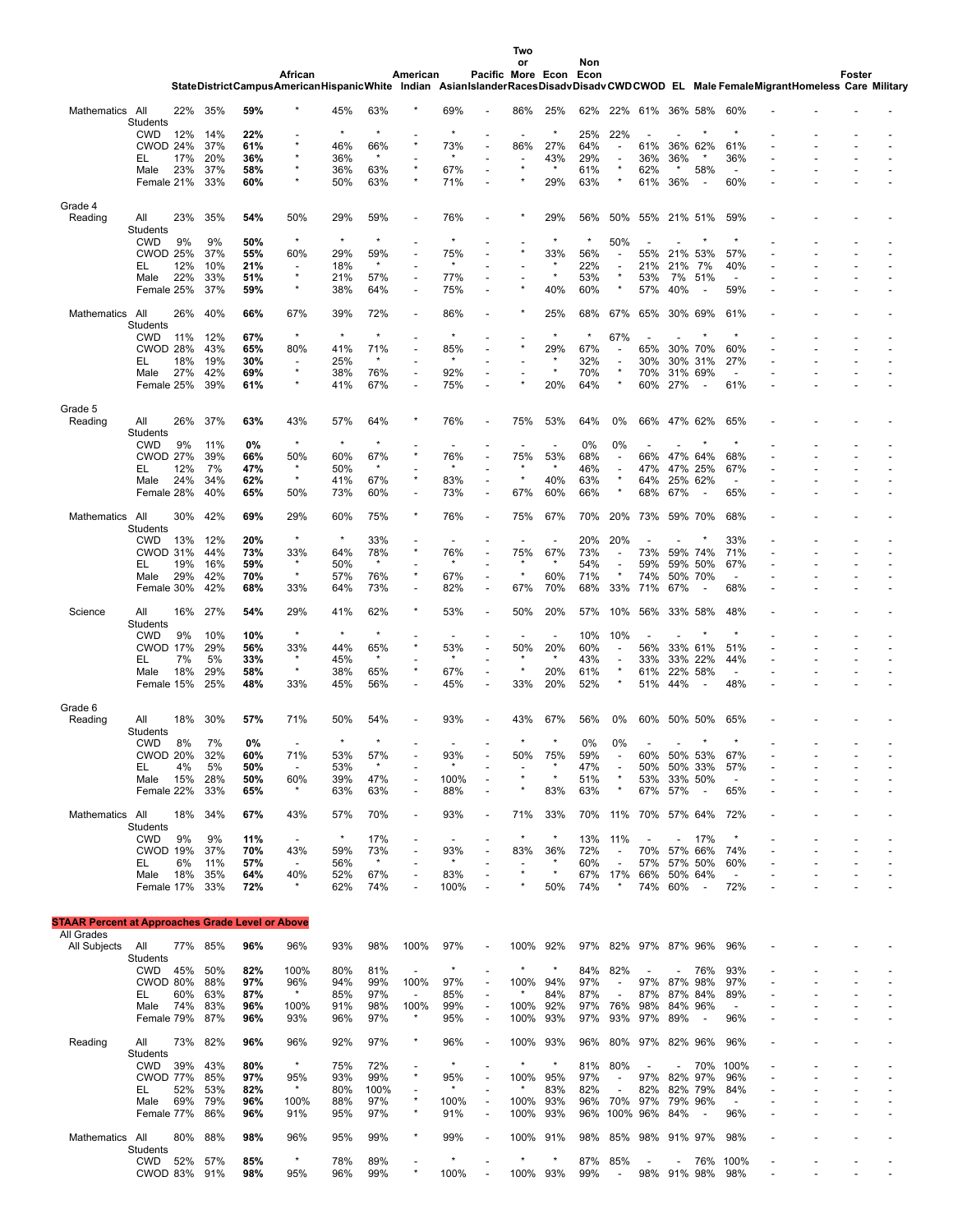|                                                    |                               |         |            |            |                                                                                                                                   |                |                 |                    |            |                          | Two         |                          |             |                                  |                          |                |                          |                          |  |        |  |
|----------------------------------------------------|-------------------------------|---------|------------|------------|-----------------------------------------------------------------------------------------------------------------------------------|----------------|-----------------|--------------------|------------|--------------------------|-------------|--------------------------|-------------|----------------------------------|--------------------------|----------------|--------------------------|--------------------------|--|--------|--|
|                                                    |                               |         |            |            | African                                                                                                                           |                |                 | American           |            | Pacific More Econ        | or          |                          | Non<br>Econ |                                  |                          |                |                          |                          |  | Foster |  |
|                                                    |                               |         |            |            | StateDistrictCampusAmericanHispanicWhite Indian AsianIslanderRacesDisadvDisadvCWDCWOD EL Male FemaleMigrantHomeless Care Military |                |                 |                    |            |                          |             |                          |             |                                  |                          |                |                          |                          |  |        |  |
|                                                    | EL                            | 70%     | 75%        | 91%        |                                                                                                                                   | 90%            | 100%            |                    | 100%       |                          |             | 88%                      | 92%         |                                  | 91%                      | 91% 89%        |                          | 93%                      |  |        |  |
|                                                    | Male                          | 78%     | 87%        | 97%<br>98% | 100%                                                                                                                              | 93%            | 98%             | $\star$            | 97%        |                          | 100%        | 88%                      | 98%         | 76%                              | 98%                      | 89% 97%        |                          | 98%                      |  |        |  |
|                                                    | Female 82%                    |         | 89%        |            | 91%                                                                                                                               | 96%            | 99%             |                    | 100%       |                          | 100%        | 93%                      | 99%         | 100%                             | 98%                      | 93%            |                          |                          |  |        |  |
| Science                                            | All                           | 79%     | 87%        | 95%        | 100%                                                                                                                              | 93%            | 95%             | $\star$            | 94%        |                          | 100%        | 93%                      | 95%         | 80%                              | 96%                      | 83% 97%        |                          | 93%                      |  |        |  |
|                                                    | Students                      |         |            |            |                                                                                                                                   |                |                 |                    |            |                          |             |                          |             |                                  |                          |                |                          |                          |  |        |  |
|                                                    | <b>CWD</b><br><b>CWOD 82%</b> | 48%     | 52%<br>90% | 80%<br>96% | $\star$<br>100%                                                                                                                   | $\star$<br>93% | $^\star$<br>96% | $\star$            | 94%        |                          | 100%        | 93%                      | 80%<br>96%  | 80%                              | 96%                      | 83%            |                          |                          |  |        |  |
|                                                    | EL                            | 58%     | 57%        | 83%        |                                                                                                                                   | 82%            | $^{\star}$      |                    |            |                          |             |                          | 86%         | $\overline{a}$<br>$\overline{a}$ | 83%                      | 83%            | 96%<br>78%               | 95%<br>89%               |  |        |  |
|                                                    | Male                          | 78%     | 86%        | 97%        | $^\star$                                                                                                                          | 92%            | 98%             | $\star$            | 100%       |                          |             | 100%                     | 96%         |                                  | 96%                      | 78% 97%        |                          |                          |  |        |  |
|                                                    | Female 80%                    |         | 88%        | 93%        | 100%                                                                                                                              | 95%            | 89%             |                    | 91%        |                          | 100%        | 90%                      | 93%         |                                  | 95%                      | 89%            | $\overline{\phantom{a}}$ | 93%                      |  |        |  |
|                                                    |                               |         |            |            |                                                                                                                                   |                |                 |                    |            |                          |             |                          |             |                                  |                          |                |                          |                          |  |        |  |
| <b>STAAR Percent at Meets Grade Level or Above</b> |                               |         |            |            |                                                                                                                                   |                |                 |                    |            |                          |             |                          |             |                                  |                          |                |                          |                          |  |        |  |
| All Grades                                         |                               |         |            |            |                                                                                                                                   |                |                 |                    |            |                          |             |                          |             |                                  |                          |                |                          |                          |  |        |  |
| All Subjects                                       | All                           | 47%     | 61%        | 83%        | 69%                                                                                                                               | 76%            | 86%             | 100%               | 88%        |                          | 93%         | 63%                      | 85%         | 48%                              | 85%                      | 62% 84%        |                          | 83%                      |  |        |  |
|                                                    | Students<br><b>CWD</b>        | 23%     | 27%        | 48%        | 40%                                                                                                                               | 50%            | 48%             |                    |            |                          |             |                          | 51%         | 48%                              |                          |                | 40%                      | 61%                      |  |        |  |
|                                                    | <b>CWOD 50%</b>               |         | 64%        | 85%        | 72%                                                                                                                               | 77%            | 88%             | 100%               | 89%        |                          | 95%         | 66%                      | 87%         | $\overline{\phantom{a}}$         | 85%                      | 62%            | 87%                      | 84%                      |  |        |  |
|                                                    | EL                            | 26%     | 26%        | 62%        | $\star$                                                                                                                           | 60%            | 80%             |                    | 54%        |                          |             | 59%                      | 63%         |                                  | 62%                      | 62%            | 53%                      | 68%                      |  |        |  |
|                                                    | Male                          | 45%     | 59%        | 84%        | 78%                                                                                                                               | 72%            | 87%             | 100%               | 92%        | ÷,                       | 94%         | 64%                      | 85%         | 40%                              | 87%                      | 53% 84%        |                          | $\overline{\phantom{a}}$ |  |        |  |
|                                                    | Female 50%                    |         | 63%        | 83%        | 61%                                                                                                                               | 80%            | 85%             | $\star$            | 85%        | ÷,                       | 93%         | 63%                      | 85%         | 61%                              | 84%                      | 68%            | $\overline{\phantom{a}}$ | 83%                      |  |        |  |
|                                                    | All                           | 46%     | 58%        | 81%        | 75%                                                                                                                               | 76%            | 81%             |                    | 90%        |                          | 92%         | 69%                      | 82%         | 40%                              | 83%                      | 60% 80%        |                          | 82%                      |  |        |  |
| Reading                                            | Students                      |         |            |            |                                                                                                                                   |                |                 |                    |            |                          |             |                          |             |                                  |                          |                |                          |                          |  |        |  |
|                                                    | <b>CWD</b>                    | 22%     | 25%        | 40%        | $^\star$                                                                                                                          | 38%            | 39%             |                    |            |                          |             | $\star$                  | 44%         | 40%                              |                          |                | 30%                      | 60%                      |  |        |  |
|                                                    | CWOD 48%                      |         | 61%        | 83%        | 77%                                                                                                                               | 78%            | 83%             | $\star$            | 91%        |                          | 96%         | 74%                      | 84%         | ÷,                               | 83%                      | 60% 84%        |                          | 83%                      |  |        |  |
|                                                    | EL                            | 21%     | 19%        | 60%        | $\star$                                                                                                                           | 58%            | 69%             |                    |            |                          |             | 67%                      | 58%         |                                  | 60%                      | 60% 55%        |                          | 63%                      |  |        |  |
|                                                    | Male                          | 41%     | 54%        | 80%        | 77%                                                                                                                               | 71%            | 81%             | $\star$<br>$\star$ | 94%        | ٠                        | 100%        | 71%                      | 81%         | 30%                              | 84%                      | 55% 80%        |                          | $\overline{a}$           |  |        |  |
|                                                    | Female 50%                    |         | 63%        | 82%        | 73%                                                                                                                               | 80%            | 82%             |                    | 85%        |                          | 89%         | 68%                      | 83%         | 60%                              | 83%                      | 63%            |                          | 82%                      |  |        |  |
| Mathematics                                        | All                           | 48%     | 63%        | 87%        | 71%                                                                                                                               | 78%            | 91%             | $\star$            | 90%        |                          | 96%         | 64%                      | 89%         | 58%                              | 89%                      | 69% 87%        |                          | 87%                      |  |        |  |
|                                                    | Students                      |         |            |            |                                                                                                                                   |                |                 |                    |            |                          |             |                          |             |                                  |                          |                |                          |                          |  |        |  |
|                                                    | <b>CWD</b>                    | 26%     | 29%        | 58%        | $^\star$                                                                                                                          | 67%            | 53%             |                    | $\star$    |                          |             | $\star$                  | 60%         | 58%                              |                          |                | 52%                      | 67%                      |  |        |  |
|                                                    | <b>CWOD 51%</b>               |         | 66%        | 89%        | 73%                                                                                                                               | 78%            | 93%             | $\star$            | 91%        |                          | 96%         | 66%                      | 90%         | $\overline{\phantom{a}}$         | 89%                      | 69%            | 90%                      | 88%                      |  |        |  |
|                                                    | EL                            | 33%     | 37%        | 69%        | $\star$                                                                                                                           | 64%            | 100%            | $\star$            | 67%        |                          |             | 63%                      | 71%         | ÷,                               | 69%                      | 69%            | 60%                      | 76%                      |  |        |  |
|                                                    | Male<br>Female 49%            | 47%     | 62%<br>64% | 87%<br>87% | 85%<br>55%                                                                                                                        | 76%<br>80%     | 92%<br>90%      | $\star$            | 88%<br>91% | ÷,                       | 88%<br>100% | 65%<br>63%               | 89%<br>89%  | 52%<br>67%                       | 90%<br>88%               | 60%<br>76%     | 87%                      | 87%                      |  |        |  |
|                                                    |                               |         |            |            |                                                                                                                                   |                |                 |                    |            |                          |             |                          |             |                                  |                          |                |                          |                          |  |        |  |
| Science                                            | All                           | 49%     | 64%        | 79%        | 43%                                                                                                                               | 70%            | 86%             |                    | 76%        |                          | 88%         | 47%                      | 82%         | 40%                              | 81%                      | 39% 84%        |                          | 73%                      |  |        |  |
|                                                    | Students                      |         |            |            |                                                                                                                                   |                |                 |                    |            |                          |             |                          |             |                                  |                          |                |                          |                          |  |        |  |
|                                                    | <b>CWD</b>                    | 23%     | 26%        | 40%        | $^\star$                                                                                                                          | $\star$        | $^{\star}$      |                    |            |                          |             |                          | 40%         | 40%                              |                          |                |                          |                          |  |        |  |
|                                                    | <b>CWOD 52%</b>               | 21%     | 68%        | 81%        | 50%                                                                                                                               | 72%            | 88%<br>$\star$  |                    | 76%        |                          | 88%         | 47%                      | 85%<br>43%  | $\overline{\phantom{a}}$         | 81%<br>39%               | 39% 87%<br>39% | 22%                      | 75%<br>56%               |  |        |  |
|                                                    | EL<br>Male                    | 50%     | 18%<br>64% | 39%<br>84% | $^\star$                                                                                                                          | 45%<br>63%     | 93%             |                    | 100%       |                          |             | 40%                      | 87%         |                                  | 87%                      | 22%            | 84%                      | $\blacksquare$           |  |        |  |
|                                                    | Female 49%                    |         | 64%        | 73%        | 50%                                                                                                                               | 77%            | 75%             |                    | 64%        |                          | 83%         | 50%                      | 76%         |                                  | 75%                      | 56%            |                          | 73%                      |  |        |  |
|                                                    |                               |         |            |            |                                                                                                                                   |                |                 |                    |            |                          |             |                          |             |                                  |                          |                |                          |                          |  |        |  |
| <b>STAAR Percent at Masters Grade Level</b>        |                               |         |            |            |                                                                                                                                   |                |                 |                    |            |                          |             |                          |             |                                  |                          |                |                          |                          |  |        |  |
| All Grades                                         |                               |         |            |            |                                                                                                                                   |                |                 |                    |            |                          |             |                          |             |                                  |                          |                |                          |                          |  |        |  |
| All Subjects                                       | All                           | 21%     | 33%        | 61%        | 45%                                                                                                                               | 48%            | 65%             | 78%                | 76%        |                          | 68%         | 41%                      | 63%         | 19%                              | 63%                      | 41%            | 60%                      | 62%                      |  |        |  |
|                                                    | <b>Students</b>               |         |            |            |                                                                                                                                   |                |                 |                    |            |                          |             |                          |             |                                  |                          |                |                          |                          |  |        |  |
|                                                    | <b>CWD</b>                    | 8%      | 9%         | 19%        | 0%                                                                                                                                | 5%             | 26%             |                    |            |                          |             |                          | 21%         | 19%                              |                          |                | 16%                      | 25%                      |  |        |  |
|                                                    | <b>CWOD 23%</b>               |         | 35%        | 63%        | 50%<br>$\star$                                                                                                                    | 50%            | 67%             | 78%                | 77%        |                          | 71%         | 44%                      | 65%         | $\overline{\phantom{a}}$         | 63% 41% 63%              |                |                          | 64%                      |  |        |  |
|                                                    | EL.<br>Male 20%               | 9%      | 9%<br>32%  | 41%<br>60% | 48%                                                                                                                               | 41%<br>40%     | 50%<br>64%      | 86%                | 46%<br>78% |                          | 83%         | 44%<br>28%               | 40%<br>62%  |                                  | 41%<br>16% 63% 30% 60%   | 41% 30%        |                          | 49%                      |  |        |  |
|                                                    | Female 22%                    |         | 34%        | 62%        | 43%                                                                                                                               | 55%            | 65%             | $\star$            | 73%        | $\overline{\phantom{a}}$ | 62%         | 49%                      | 64%         | 25%                              | 64%                      | 49%            | $\overline{\phantom{a}}$ | 62%                      |  |        |  |
|                                                    |                               |         |            |            |                                                                                                                                   |                |                 |                    |            |                          |             |                          |             |                                  |                          |                |                          |                          |  |        |  |
| Reading                                            | All                           | 19% 29% |            | 59%        | 54%                                                                                                                               | 47%            | 60%             | ×                  | 76%        |                          | 65%         | 50%                      | 59%         |                                  | 13% 61% 39% 55%          |                |                          | 63%                      |  |        |  |
|                                                    | <b>Students</b><br><b>CWD</b> |         | 8%         |            | $\star$                                                                                                                           | 0%             |                 |                    |            |                          | $\star$     | $\star$                  | 15%         |                                  | $\overline{\phantom{a}}$ |                | 10%                      | 20%                      |  |        |  |
|                                                    | <b>CWOD 20%</b>               | 7%      | 31%        | 13%<br>61% | 59%                                                                                                                               | 49%            | 17%<br>62%      | $\star$            | 77%        |                          | 68%         | 54%                      | 61%         | 13%<br>$\overline{\phantom{a}}$  | 61%                      | 39% 58%        |                          | 64%                      |  |        |  |
|                                                    | EL                            | 7%      | 6%         | 39%        | $\star$                                                                                                                           | 40%            | 46%             |                    | $\star$    |                          |             | 58%                      | 35%         | $\overline{\phantom{a}}$         | 39%                      | 39% 21%        |                          | 51%                      |  |        |  |
|                                                    | Male                          | 16%     | 26%        | 55%        | 54%                                                                                                                               | 34%            | 57%             |                    | 79%        |                          | 75%         | 29%                      | 56%         | 10%                              | 58%                      | 21% 55%        |                          | $\overline{\phantom{a}}$ |  |        |  |
|                                                    | Female 22%                    |         | 33%        | 63%        | 55%                                                                                                                               | 59%            | 63%             | $^{\star}$         | 74%        | $\overline{\phantom{a}}$ | 61%         | 61%                      | 63%         | 20%                              | 64% 51%                  |                | $\sim$                   | 63%                      |  |        |  |
|                                                    |                               |         |            |            |                                                                                                                                   |                |                 |                    |            |                          |             |                          |             |                                  |                          |                |                          |                          |  |        |  |
| Mathematics All                                    | Students                      | 23%     | 36%        | 66%        | 42%                                                                                                                               | 51%            | 70%             |                    | 81%        |                          | 77%         | 40%                      | 68%         | 27%                              | 68% 44% 66%              |                |                          | 66%                      |  |        |  |
|                                                    | CWD                           | 10%     | 10%        | 27%        | $\star$                                                                                                                           | 11%            | 37%             |                    |            |                          |             | $\star$                  | 30%         | 27%                              |                          |                | 24%                      | 33%                      |  |        |  |
|                                                    | <b>CWOD 25%</b>               |         | 39%        | 68%        | 45%                                                                                                                               | 53%            | 72%             | $\star$            | 82%        | $\overline{\phantom{a}}$ | 80%         | 43%                      | 70%         | $\overline{\phantom{a}}$         | 68% 44% 68%              |                |                          | 67%                      |  |        |  |
|                                                    | EL.                           | 13%     | 14%        | 44%        | $\star$                                                                                                                           | 41%            | 62%             |                    | 67%        |                          |             | 44%                      | 45%         | $\overline{\phantom{a}}$         | 44%                      | 44% 40%        |                          | 48%                      |  |        |  |
|                                                    | Male                          | 23%     | 36%        | 66%        | 46%                                                                                                                               | 47%            | 71%             |                    | 79%        | $\overline{\phantom{a}}$ | 88%         | 29%                      | 67%         | 24%                              | 68%                      | 40% 66%        |                          | $\overline{\phantom{a}}$ |  |        |  |
|                                                    | Female 24%                    |         | 36%        | 66%        | 36%                                                                                                                               | 55%            | 69%             | $\star$            | 82%        | ÷,                       | 72%         | 47%                      | 68%         | 33%                              | 67%                      | 48%            | $\overline{\phantom{a}}$ | 66%                      |  |        |  |
| Science                                            | All                           | 22%     | 35%        | 54%        | 29%                                                                                                                               | 41%            | 62%             |                    | 53%        | $\overline{\phantom{a}}$ | 50%         | 20%                      | 57%         | 10%                              | 56%                      | 33% 58%        |                          | 48%                      |  |        |  |
|                                                    | <b>Students</b>               |         |            |            |                                                                                                                                   |                |                 |                    |            |                          |             |                          |             |                                  |                          |                |                          |                          |  |        |  |
|                                                    | <b>CWD</b>                    | 7%      | 9%         | 10%        | $^\star$                                                                                                                          | $\star$        | $\star$         |                    |            |                          |             | $\overline{\phantom{a}}$ | 10%         | 10%                              |                          |                |                          |                          |  |        |  |
|                                                    | CWOD 24%                      |         | 38%        | 56%        | 33%                                                                                                                               | 44%            | 65%             |                    | 53%        |                          | 50%         | 20%                      | 60%         | $\overline{\phantom{a}}$         | 56%                      | 33% 61%        |                          | 51%                      |  |        |  |
|                                                    | EL                            | 5%      | 5%         | 33%        | $\star$                                                                                                                           | 45%            | $_{\star}$      |                    |            |                          |             |                          | 43%         | $\overline{\phantom{a}}$         | 33%                      | 33% 22%        |                          | 44%                      |  |        |  |
|                                                    | Male                          | 23%     | 36%        | 58%        | $\star$                                                                                                                           | 38%            | 65%             |                    | 67%        |                          | $^\star$    | 20%                      | 61%         | *                                | 61% 22% 58%              |                |                          | $\overline{\phantom{a}}$ |  |        |  |
|                                                    | Female 21%                    |         | 34%        | 48%        | 33%                                                                                                                               | 45%            | 56%             |                    | 45%        | $\overline{\phantom{a}}$ | 33%         | 20%                      | 52%         |                                  | 51% 44%                  |                | $\overline{\phantom{a}}$ | 48%                      |  |        |  |

'\*' Indicates results are masked due to small numbers to protect student confidentiality. '-' Indicates zero observations reported for this group.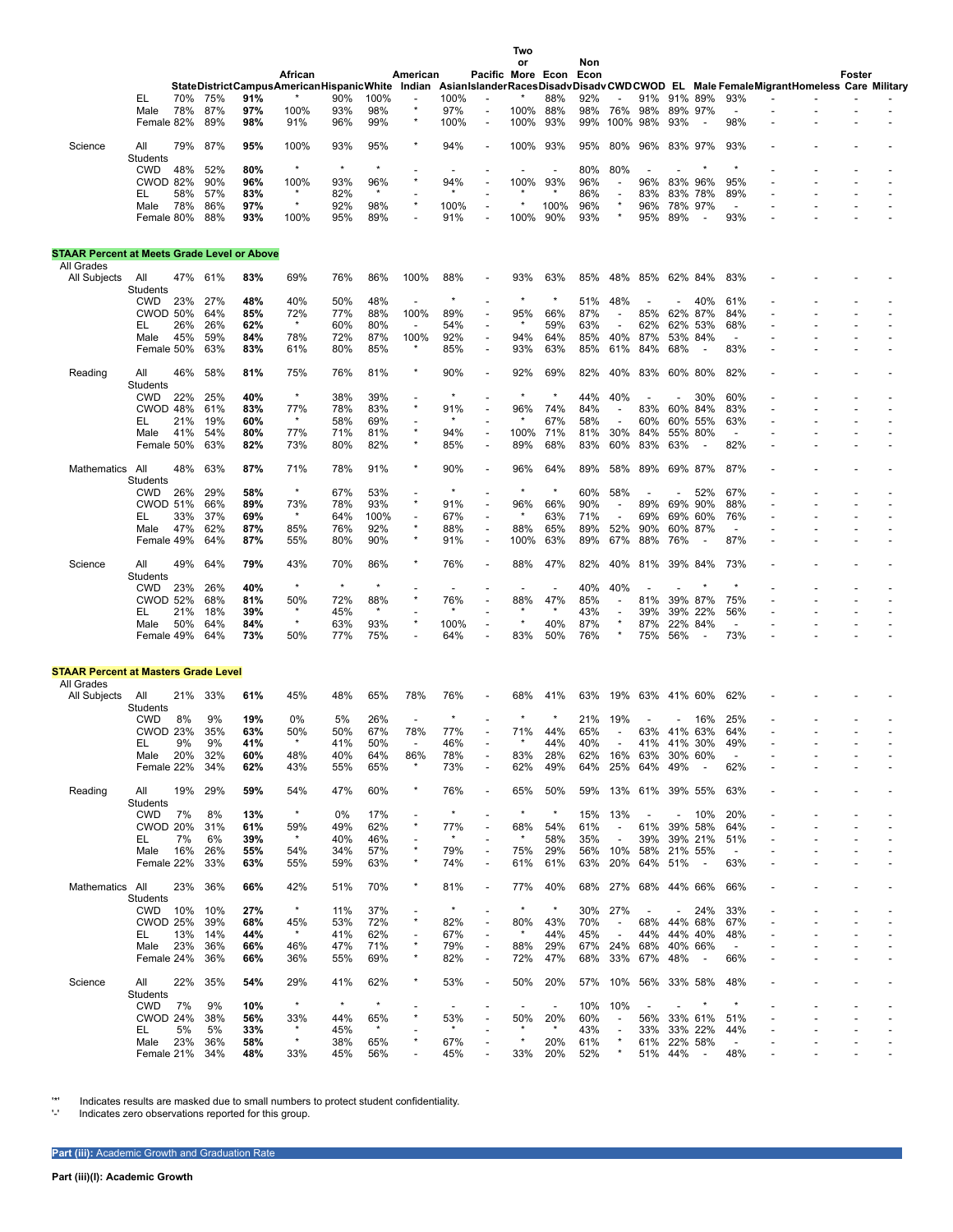This section provides information on students' academic growth for mathematics and ELA/reading for public elementary schools and secondary schools which don't have a graduation rate. These results include all students tested, regardless of whether they were in the accountability subset.

|                              | All | African<br><b>Students American Hispanic</b> |         | White | American<br>Indian       | Asian   | <b>Pacific</b><br>Islander | Two or More<br>Races | Econ<br><b>Disadv</b> | <b>CWD</b>               | EL |
|------------------------------|-----|----------------------------------------------|---------|-------|--------------------------|---------|----------------------------|----------------------|-----------------------|--------------------------|----|
| <b>Academic Growth Score</b> |     |                                              |         |       |                          |         |                            |                      |                       |                          |    |
| Reading                      |     |                                              |         |       |                          |         |                            |                      |                       |                          |    |
| <b>All Students</b>          | 76  | 72                                           | 78      | 74    | $\star$                  | 93      | $\overline{\phantom{a}}$   | 72                   | 78                    | 61                       | 76 |
| <b>CWD</b>                   | 61  | $\star$                                      | $\star$ | 73    | $\overline{\phantom{0}}$ | $\star$ | -                          |                      | $\star$               | 61                       | -  |
| <b>CWOD</b>                  | 77  | 79                                           | 79      | 74    | $\star$                  | 93      |                            | 76                   | 78                    | -                        | 76 |
| EL                           | 76  | $\overline{\phantom{0}}$                     | 77      | 64    | $\overline{\phantom{0}}$ |         |                            |                      | $\star$               | $\overline{\phantom{0}}$ | 76 |
| Male                         | 75  | 78                                           | 75      | 72    | $\star$                  | 95      |                            | $\star$              | 89                    | 64                       | 76 |
| Female                       | 78  | $\star$                                      | 81      | 76    | $\overline{\phantom{a}}$ | 92      | $\overline{\phantom{a}}$   | 69                   | 72                    | $\star$                  | 75 |
| <b>Mathematics</b>           |     |                                              |         |       |                          |         |                            |                      |                       |                          |    |
| <b>All Students</b>          | 86  | 94                                           | 79      | 87    | $\star$                  | 95      |                            | 97                   | 83                    | 80                       | 80 |
| <b>CWD</b>                   | 80  | $\star$                                      | $\star$ | 91    | $\overline{\phantom{0}}$ | $\star$ |                            | $\star$              | $\star$               | 80                       |    |
| <b>CWOD</b>                  | 87  | 96                                           | 80      | 86    | $\star$                  | 95      |                            | 97                   | 84                    | -                        | 80 |
| EL                           | 80  | $\overline{\phantom{0}}$                     | 80      | 77    |                          |         |                            |                      | 71                    |                          | 80 |
| Male                         | 86  | 94                                           | 80      | 87    | $\star$                  | 95      | $\overline{\phantom{0}}$   | 100                  | 86                    | 75                       | 78 |
| Female                       | 86  | 93                                           | 78      | 86    | $\overline{\phantom{0}}$ | 96      |                            | 96                   | 82                    | 88                       | 83 |

### **Part (iii)(II): Graduation Rate**

This section provides information on high school graduation rates.

|                                                                     | All                      | African                  | <b>Students American Hispanic</b> | White                    | American<br>Indian       | Asian                    | <b>Pacific</b><br>Islander | Two or More<br>Races | Econ<br><b>Disady</b>    | <b>CWD</b>               | EL                       | <b>Homeless</b>          | Foster<br>Care           |
|---------------------------------------------------------------------|--------------------------|--------------------------|-----------------------------------|--------------------------|--------------------------|--------------------------|----------------------------|----------------------|--------------------------|--------------------------|--------------------------|--------------------------|--------------------------|
| <b>Federal Graduation Rates</b>                                     |                          |                          |                                   |                          |                          |                          |                            |                      |                          |                          |                          |                          |                          |
| 4-year Longitudinal Cohort Graduation Rate (Gr 9-12): Class of 2017 |                          |                          |                                   |                          |                          |                          |                            |                      |                          |                          |                          |                          |                          |
| <b>All Students</b>                                                 | $\overline{\phantom{a}}$ |                          |                                   |                          | $\blacksquare$           |                          | -                          |                      |                          |                          |                          | $\overline{\phantom{a}}$ | $\,$                     |
| <b>CWD</b>                                                          | $\overline{\phantom{a}}$ |                          |                                   |                          | -                        | $\overline{\phantom{a}}$ |                            |                      |                          | -                        |                          | $\overline{\phantom{a}}$ |                          |
| <b>CWOD</b>                                                         | $\overline{\phantom{0}}$ |                          | $\overline{\phantom{a}}$          | $\overline{\phantom{0}}$ | -                        |                          | -                          |                      | $\overline{\phantom{0}}$ | -                        |                          | $\overline{\phantom{a}}$ | $\,$                     |
| EL                                                                  | $\overline{\phantom{0}}$ |                          | ۰                                 | $\overline{\phantom{0}}$ | $\overline{\phantom{0}}$ | $\overline{\phantom{a}}$ | -                          |                      | $\overline{\phantom{0}}$ | -                        |                          | $\overline{\phantom{a}}$ |                          |
| Male                                                                |                          |                          | $\overline{\phantom{0}}$          |                          | $\overline{\phantom{0}}$ |                          | -                          |                      |                          | -                        |                          |                          | $\overline{\phantom{0}}$ |
| Female                                                              | $\overline{\phantom{a}}$ | $\overline{\phantom{a}}$ | $\,$                              | $\overline{\phantom{a}}$ | $\overline{\phantom{a}}$ | $\,$                     | $\overline{\phantom{0}}$   |                      | $\overline{\phantom{a}}$ | $\overline{\phantom{0}}$ | $\overline{\phantom{a}}$ | $\overline{\phantom{a}}$ | $\,$                     |

'\*' Indicates results are masked due to small numbers to protect student confidentiality.

Indicates there are no students in the group.

## Part (iv): English Language Proficiency

This section provides information on the number and percentage of English learners achieving English language proficiency.

| Total EL in Class | <b>Proficiency of EL</b> | <b>Rate of Proficiency</b> |
|-------------------|--------------------------|----------------------------|
| 120               | 43                       | 36%                        |

'\*' Indicates results are masked due to small numbers to protect student confidentiality.

Indicates zero observations reported for this group.

#### **Part (v):** School Quality or Student Success (SQSS)

This section provides information on the other indicator of school quality or student success, which is college, career and military readiness (CCMR) for high schools and average performance rate of the three STAAR performance levels of all students, regardless of whether they were in the accountability subset, for elementary and secondary schools without a graduation rate.

| <b>Student Success (Student Achievement Domain Score: STAAR Component Only)</b> | All                      | African<br><b>Students American Hispanic</b> |                          | White                    | American<br>Indian | Asian | Pacific<br>Islander      | Two or More<br>Races | Econ<br><b>Disady</b> | <b>CWD</b>               | EL |
|---------------------------------------------------------------------------------|--------------------------|----------------------------------------------|--------------------------|--------------------------|--------------------|-------|--------------------------|----------------------|-----------------------|--------------------------|----|
| <b>STAAR Component Score</b>                                                    | 80                       | 70                                           | 72                       | 83                       | 93                 | 87    | $\overline{\phantom{a}}$ | 87                   | 65                    | 50                       | 63 |
| <b>School Quality (College, Career, and Military Readiness Performance)</b>     |                          |                                              |                          |                          |                    |       |                          |                      |                       |                          |    |
| %Students meeting CCMR                                                          | $\overline{\phantom{a}}$ | $\overline{\phantom{0}}$                     | $\overline{\phantom{a}}$ | $\overline{\phantom{a}}$ |                    |       |                          |                      |                       | $\overline{\phantom{a}}$ |    |
|                                                                                 |                          |                                              |                          |                          |                    |       |                          |                      |                       |                          |    |

'\*' Indicates results are masked due to small numbers to protect student confidentiality.

'-' Indicates there are no students in the group. 'n/a' Indicates the student group is not applicable to this report.

#### **Part (vi): Goal Meeting Status**

This section provides information on the progress of all students and each student group toward meeting the long-term goals or interim objectives on STAAR academic performance, federal graduation rate, and English learners' language proficiency.

|                                 | All          | African<br><b>Students American Hispanic</b> |     | White | American<br>Indian | Asian | Pacific<br>Islander | <b>Two or More</b><br>Races | Econ<br><b>Disady</b> | <b>CWD</b> | EL+ |
|---------------------------------|--------------|----------------------------------------------|-----|-------|--------------------|-------|---------------------|-----------------------------|-----------------------|------------|-----|
| <b>STAAR Performance Status</b> |              |                                              |     |       |                    |       |                     |                             |                       |            |     |
| Reading                         |              |                                              |     |       |                    |       |                     |                             |                       |            |     |
| Interim Goals (2018-2022)       | 44%          | 32%                                          | 37% | 60%   | 43%                | 74%   | 45%                 | 56%                         | 33%                   | 19%        | 29% |
| <b>Target Met</b>               | $\checkmark$ |                                              |     |       |                    |       |                     |                             |                       |            |     |
| Interim Goals (2023-2027)       | 52%          | 42%                                          | 46% | 66%   | 51%                | 78%   | 53%                 | 62%                         | 43%                   | 31%        | 39% |
| <b>Target Met</b>               | $\checkmark$ |                                              |     |       |                    |       |                     |                             |                       |            |     |
| Interim Goals (2028-2032)       | 62%          | 54%                                          | 58% | 73%   | 62%                | 82%   | 63%                 | 70%                         | 55%                   | 45%        | 52% |
| <b>Target Met</b>               | $\checkmark$ |                                              |     |       |                    |       |                     |                             |                       | N          |     |
| Long-Term Goals                 | 72%          | 66%                                          | 69% | 80%   | 72%                | 87%   | 73%                 | 78%                         | 67%                   | 60%        | 65% |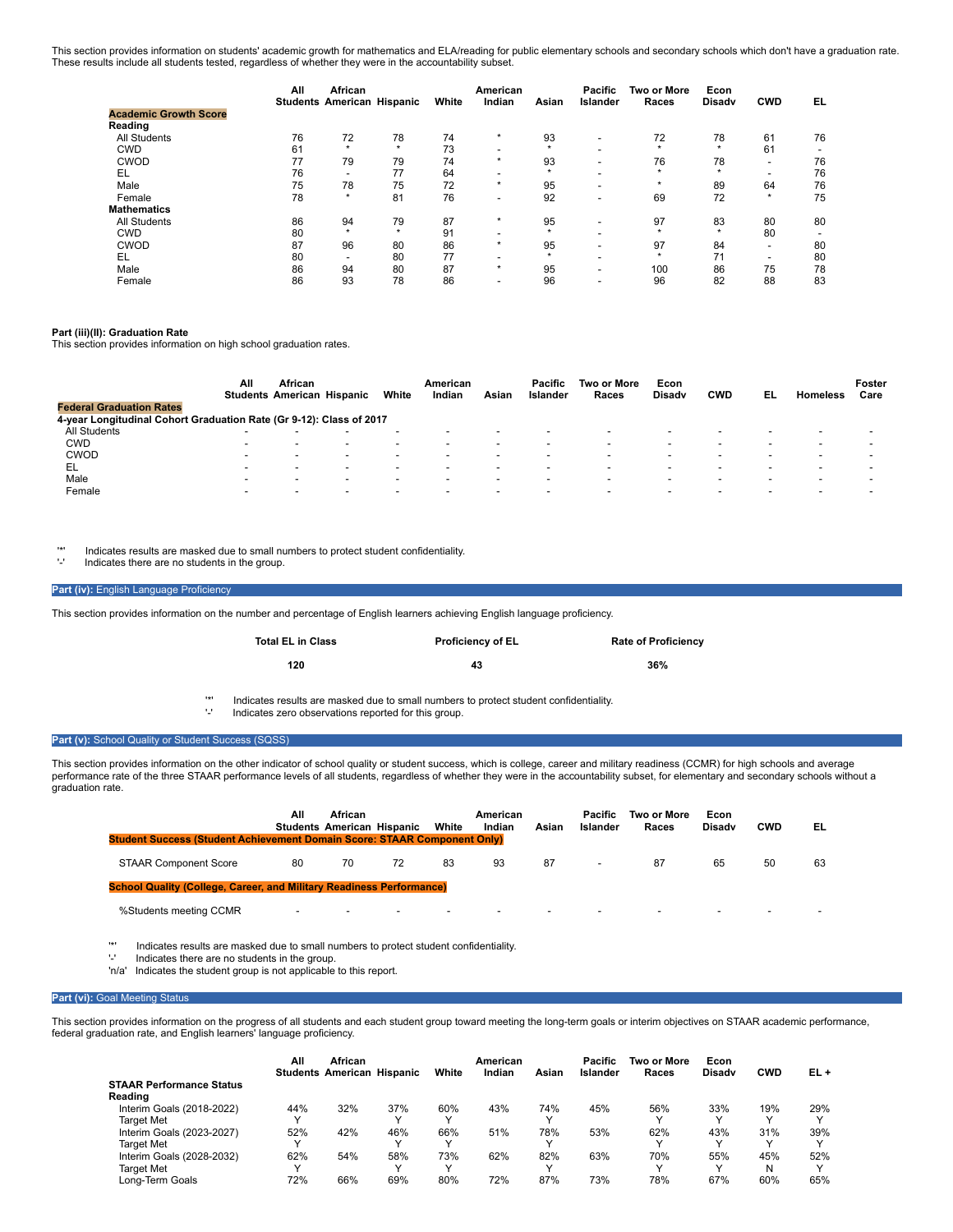|                           | All | African                           |     |       | American |       | <b>Pacific</b> | Two or More | Econ          |            |     |
|---------------------------|-----|-----------------------------------|-----|-------|----------|-------|----------------|-------------|---------------|------------|-----|
|                           |     | <b>Students American Hispanic</b> |     | White | Indian   | Asian | Islander       | Races       | <b>Disady</b> | <b>CWD</b> | EL+ |
| <b>Target Met</b>         |     |                                   |     |       |          |       |                |             |               | N          |     |
| <b>Mathematics</b>        |     |                                   |     |       |          |       |                |             |               |            |     |
| Interim Goals (2018-2022) | 46% | 31%                               | 40% | 59%   | 45%      | 82%   | 50%            | 54%         | 36%           | 23%        | 40% |
| Target Met                |     |                                   |     |       |          |       |                |             |               |            |     |
| Interim Goals (2023-2027) | 54% | 41%                               | 49% | 65%   | 53%      | 85%   | 57%            | 61%         | 45%           | 34%        | 49% |
| Target Met                |     |                                   |     |       |          |       |                |             |               |            |     |
| Interim Goals (2028-2032) | 63% | 54%                               | 59% | 73%   | 63%      | 88%   | 66%            | 69%         | 57%           | 48%        | 59% |
| Target Met                |     |                                   |     |       |          |       |                |             |               |            |     |
| Long-Term Goals           | 73% | 66%                               | 70% | 80%   | 73%      | 91%   | 75%            | 77%         | 68%           | 62%        | 70% |
| <b>Target Met</b>         |     |                                   |     |       |          |       |                |             |               | N          |     |

# **English Learner Language Proficiency Status**

| Interim Goals (2018-2022)        |     |     |     |     |     |     |     |     |     |     | 42%          |
|----------------------------------|-----|-----|-----|-----|-----|-----|-----|-----|-----|-----|--------------|
|                                  |     |     |     |     |     |     |     |     |     |     |              |
| <b>Target Met</b>                |     |     |     |     |     |     |     |     |     |     | v            |
| Interim Goals (2023-2027)        |     |     |     |     |     |     |     |     |     |     | 44%          |
| <b>Target Met</b>                |     |     |     |     |     |     |     |     |     |     | $\checkmark$ |
| Interim Goals (2028-2032)        |     |     |     |     |     |     |     |     |     |     | 46%          |
| <b>Target Met</b>                |     |     |     |     |     |     |     |     |     |     | $\checkmark$ |
| Long-Term Goals                  |     |     |     |     |     |     |     |     |     |     | 46%          |
| <b>Target Met</b>                |     |     |     |     |     |     |     |     |     |     | $\checkmark$ |
|                                  |     |     |     |     |     |     |     |     |     |     |              |
| <b>Federal Graduation Status</b> |     |     |     |     |     |     |     |     |     |     |              |
| Interim Goals (2018-2022)        | 90% | 90% | 90% | 90% | 90% | 90% | 90% | 90% | 90% | 90% | 90%          |
| <b>Target Met</b>                |     |     |     |     |     |     |     |     |     |     |              |
| Interim Goals (2023-2027)        | 92% | 92% | 92% | 92% | 92% | 92% | 92% | 92% | 92% | 92% | 92%          |
| <b>Target Met</b>                |     |     |     |     |     |     |     |     |     |     |              |
| Interim Goals (2028-2032)        | 94% | 94% | 94% | 94% | 94% | 94% | 94% | 94% | 94% | 94% | 94%          |
| <b>Target Met</b>                |     |     |     |     |     |     |     |     |     |     |              |
| Long-Term Goals                  | 94% | 94% | 94% | 94% | 94% | 94% | 94% | 94% | 94% | 94% | 94%          |
| <b>Target Met</b>                |     |     |     |     |     |     |     |     |     |     |              |
|                                  |     |     |     |     |     |     |     |     |     |     |              |

'+' STAAR Performance and Graduation use EL(Current & Monitored), EL English Learner Language Proficiency uses EL (Current). Blank cells above represent student group indicators that do not meet the minimum size criteria.

Source: 2018 Accountability Closing the Gaps Status Table

# **Part (vii):** STAAR Participation

This section provides the percentage of students assessed and not assessed for mathematics, ELA/reading, and science.

|                               |                     |       | African<br><b>Campus American Hispanic White</b> |         |         | American        |                 | Pacific                  | Two or<br>More  | Econ<br><b>Disady</b>    | Non<br>Econ<br><b>Disadv</b> | <b>CWD</b>               | <b>CWOD</b>    | EL.                      |                          |                          |                       |
|-------------------------------|---------------------|-------|--------------------------------------------------|---------|---------|-----------------|-----------------|--------------------------|-----------------|--------------------------|------------------------------|--------------------------|----------------|--------------------------|--------------------------|--------------------------|-----------------------|
| <b>Participation Rate</b>     |                     |       |                                                  |         |         | Indian          | Asian           | Islander                 | Races           |                          |                              |                          |                |                          | Male                     |                          | <b>Female Migrant</b> |
|                               |                     |       |                                                  |         |         |                 |                 |                          | 100%            |                          |                              | 97%                      |                |                          |                          |                          |                       |
| <b>All Subjects</b>           | All Students        | 100%  | 100%                                             | 100%    | 99%     | 100%            | 100%<br>$\star$ |                          |                 | 100%                     | 100%                         |                          | 100%           | 100%                     | 99%                      | 100%                     |                       |
|                               | <b>CWD</b>          | 97%   | 100%                                             | 100%    | 95%     | $\overline{a}$  |                 |                          |                 | 100%                     | 97%                          | 97%                      |                | $\overline{a}$           | 96%                      | 100%                     |                       |
|                               | <b>CWOD</b>         | 100%  | 100%                                             | 100%    | 100%    | 100%            | 100%            |                          | 100%<br>$\star$ | 100%                     | 100%                         | $\blacksquare$           | 100%           | 100%                     | 100%                     | 100%                     |                       |
|                               | EL.                 | 100%  | 100%                                             | 100%    | 100%    | $\blacksquare$  | 100%            | $\blacksquare$           |                 | 100%                     | 100%                         | $\overline{\phantom{a}}$ | 100%           | 100%                     | 100%                     | 100%                     |                       |
|                               | Male                | 99%   | 100%                                             | 100%    | 99%     | 100%<br>$\star$ | 100%            |                          | 100%            | 100%                     | 99%                          | 96%                      | 100%           | 100%                     | 99%                      |                          |                       |
|                               | Female              | 100%  | 100%                                             | 100%    | 100%    |                 | 100%            | $\blacksquare$           | 100%            | 100%                     | 100%                         | 100%                     | 100%           | 100%                     | $\overline{\phantom{a}}$ | 100%                     |                       |
| Reading                       | <b>All Students</b> | 100%  | 100%                                             | 100%    | 99%     | $\star$         | 100%            | $\overline{\phantom{a}}$ | 100%            | 100%                     | 100%                         | 97%                      | 100%           | 100%                     | 99%                      | 100%                     |                       |
|                               | <b>CWD</b>          | 97%   | $\star$                                          | 100%    | 94%     |                 | ÷               |                          | ٠               | $\star$                  | 96%                          | 97%                      | $\blacksquare$ | $\overline{a}$           | 95%                      | 100%                     |                       |
|                               | CWOD                | 100%  | 100%                                             | 100%    | 100%    | $\star$         | 100%            |                          | 100%            | 100%                     | 100%                         | $\overline{\phantom{a}}$ | 100%           | 100%                     | 100%                     | 100%                     |                       |
|                               | EL                  | 100%  | $\star$                                          | 100%    | 100%    | $\overline{a}$  | 100%            | $\sim$                   |                 | 100%                     | 100%                         | $\overline{\phantom{a}}$ | 100%           | 100%                     | 100%                     | 100%                     |                       |
|                               | Male                | 99%   | 100%                                             | 100%    | 99%     | $\star$         | 100%            |                          | 100%            | 100%                     | 99%                          | 95%                      | 100%           | 100%                     | 99%                      |                          |                       |
|                               | Female              | 100%  | 100%                                             | 100%    | 100%    | $^{\star}$      | 100%            | $\sim$                   | 100%            | 100%                     | 100%                         | 100%                     | 100%           | 100%                     | $\sim$                   | 100%                     |                       |
| <b>Mathematics</b>            | <b>All Students</b> | 100%  | 100%                                             | 100%    | 99%     | $\star$         | 100%            | $\blacksquare$           | 100%            | 100%                     | 100%                         | 97%                      | 100%           | 100%                     | 99%                      | 100%                     |                       |
|                               | <b>CWD</b>          | 97%   | $\star$                                          | 100%    | 95%     | $\overline{a}$  |                 |                          |                 | $^\star$                 | 97%                          | 97%                      |                | $\overline{a}$           | 95%                      | 100%                     |                       |
|                               | CWOD                | 100%  | 100%                                             | 100%    | 100%    | $\star$         | 100%            |                          | 100%            | 100%                     | 100%                         | $\blacksquare$           | 100%           | 100%                     | 100%                     | 100%                     |                       |
|                               | EL                  | 100%  | $\star$                                          | 100%    | 100%    | $\overline{a}$  | 100%            | $\sim$                   | $\star$         | 100%                     | 100%                         | $\sim$                   | 100%           | 100%                     | 100%                     | 100%                     |                       |
|                               | Male                | 99%   | 100%                                             | 100%    | 99%     | $^{\star}$      | 100%            |                          | 100%            | 100%                     | 99%                          | 95%                      | 100%           | 100%                     | 99%                      |                          |                       |
|                               | Female              | 100%  | 100%                                             | 100%    | 100%    | $\star$         | 100%            |                          | 100%            | 100%                     | 100%                         | 100%                     | 100%           | 100%                     | $\overline{\phantom{a}}$ | 100%                     |                       |
| Science                       | <b>All Students</b> | 99%   | 100%                                             | 100%    | 99%     | $^\star$        | 100%            |                          | 100%            | 100%                     | 99%                          | 100%                     | 99%            | 100%                     | 100%                     | 99%                      |                       |
|                               | <b>CWD</b>          | 100%  | $\star$                                          | $\star$ | 100%    | ÷,              |                 |                          |                 | $\overline{\phantom{a}}$ | 100%                         | 100%                     | $\overline{a}$ |                          | $\star$                  | 100%                     |                       |
|                               | CWOD                | 99%   | 100%                                             | 100%    | 99%     | $\star$         | 100%            |                          | 100%            | 100%                     | 99%                          | $\overline{a}$           | 99%            | 100%                     | 100%                     | 99%                      |                       |
|                               | EL.                 | 100%  | $\star$                                          | 100%    | $\star$ |                 |                 |                          |                 | $^\star$                 | 100%                         | $\overline{\phantom{a}}$ | 100%           | 100%                     | 100%                     | 100%                     |                       |
|                               | Male                | 100%  | $\star$                                          | 100%    | 100%    | $\star$         | 100%            |                          | $\star$         | 100%                     | 100%                         | $^\star$                 | 100%           | 100%                     | 100%                     | $\blacksquare$           |                       |
|                               | Female              | 99%   | 100%                                             | 100%    | 97%     | $\overline{a}$  | 100%            |                          | 100%            | 100%                     | 99%                          | 100%                     | 99%            | 100%                     | $\overline{a}$           | 99%                      |                       |
| <b>Non-Participation Rate</b> |                     |       |                                                  |         |         |                 |                 |                          |                 |                          |                              |                          |                |                          |                          |                          |                       |
| <b>All Subjects</b>           | All Students        | 0%    | 0%                                               | 0%      | 1%      | 0%              | 0%              |                          | 0%              | 0%                       | 0%                           | 3%                       | 0%             | 0%                       | 1%                       | 0%                       |                       |
|                               | <b>CWD</b>          | 3%    | 0%                                               | 0%      | 5%      | $\overline{a}$  | $\star$         |                          | $^\star$        | 0%                       | 3%                           | 3%                       |                | $\overline{\phantom{a}}$ | 4%                       | 0%                       |                       |
|                               | <b>CWOD</b>         | 0%    | 0%                                               | 0%      | 0%      | 0%              | 0%              |                          | 0%              | 0%                       | 0%                           |                          | 0%             | 0%                       | 0%                       | 0%                       |                       |
|                               | EL                  | 0%    | 0%                                               | 0%      | 0%      | $\overline{a}$  | 0%              |                          | $\star$         | 0%                       | 0%                           | $\overline{\phantom{a}}$ | 0%             | 0%                       | 0%                       | 0%                       |                       |
|                               | Male                | 1%    | 0%                                               | 0%      | 1%      | 0%              | 0%              |                          | 0%              | 0%                       | 1%                           | 4%                       | 0%             | 0%                       | 1%                       | $\overline{\phantom{0}}$ |                       |
|                               | Female              | 0%    | 0%                                               | 0%      | 0%      | *               | 0%              |                          | 0%              | 0%                       | 0%                           | $0\%$                    | 0%             | 0%                       | $\overline{a}$           | 0%                       |                       |
|                               |                     |       |                                                  |         |         |                 |                 |                          |                 |                          |                              |                          |                |                          |                          |                          |                       |
| Reading                       | <b>All Students</b> | $0\%$ | 0%                                               | 0%      | 1%      | *               | 0%              |                          | 0%              | 0%                       | 0%                           | 3%                       | 0%             | 0%                       | 1%                       | 0%                       |                       |
|                               | <b>CWD</b>          | 3%    | $\star$                                          | 0%      | 6%      | $\overline{a}$  | $\star$         |                          | $\star$         | $\star$                  | 4%                           | 3%                       |                | $\overline{\phantom{a}}$ | 5%                       | 0%                       |                       |
|                               | CWOD                | 0%    | 0%                                               | 0%      | 0%      | $\star$         | 0%              |                          | 0%              | 0%                       | 0%                           | $\overline{\phantom{a}}$ | 0%             | 0%                       | 0%                       | 0%                       |                       |
|                               | EL                  | 0%    | $\star$                                          | 0%      | 0%      | $\overline{a}$  | 0%              |                          | $\star$         | 0%                       | 0%                           | $\blacksquare$           | 0%             | 0%                       | 0%                       | 0%                       |                       |
|                               | Male                | 1%    | 0%                                               | 0%      | 1%      | $\star$         | 0%              |                          | 0%              | 0%                       | 1%                           | 5%                       | 0%             | 0%                       | 1%                       |                          |                       |
|                               | Female              | 0%    | 0%                                               | 0%      | 0%      | $\star$         | 0%              |                          | 0%              | 0%                       | 0%                           | $0\%$                    | 0%             | 0%                       | $\overline{a}$           | 0%                       |                       |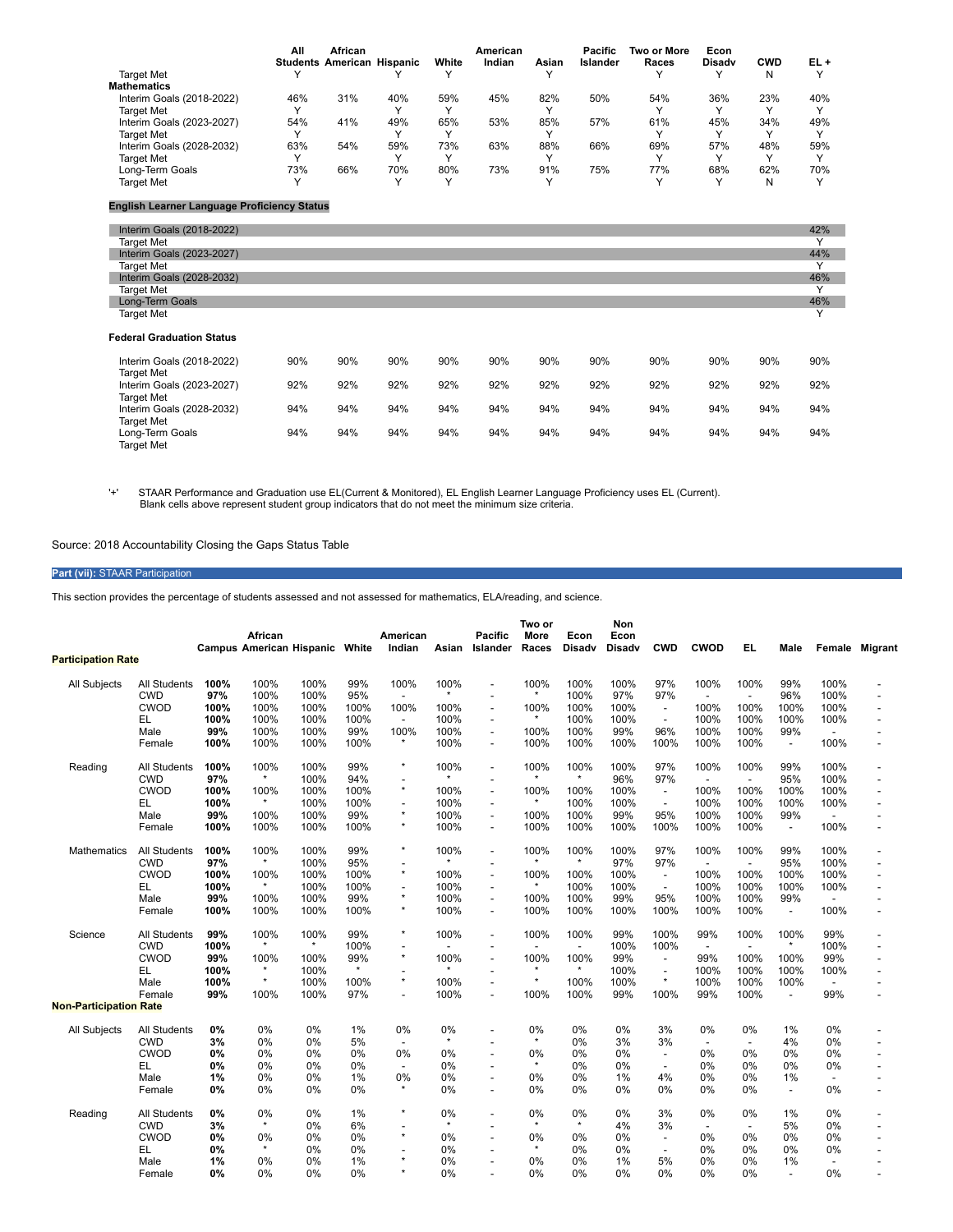|             |                     |    | African |                                 |         | American |         | <b>Pacific</b>           | Two or<br>More           | Econ                     | Non<br>Econ   |                          |             |                          |                          |        |                |
|-------------|---------------------|----|---------|---------------------------------|---------|----------|---------|--------------------------|--------------------------|--------------------------|---------------|--------------------------|-------------|--------------------------|--------------------------|--------|----------------|
|             |                     |    |         | <b>Campus American Hispanic</b> | White   | Indian   | Asian   | Islander                 | Races                    | Disadv                   | <b>Disady</b> | <b>CWD</b>               | <b>CWOD</b> | EL                       | Male                     | Female | <b>Migrant</b> |
| Mathematics | <b>All Students</b> | 0% | 0%      | 0%                              | $1\%$   | $^\star$ | 0%      | $\overline{\phantom{0}}$ | 0%                       | 0%                       | $0\%$         | 3%                       | $0\%$       | 0%                       | 1%                       | 0%     |                |
|             | CWD                 | 3% | $\star$ | 0%                              | 5%      | -        | $\star$ |                          | $\star$                  | $\star$                  | 3%            | 3%                       |             | $\overline{\phantom{0}}$ | 5%                       | 0%     |                |
|             | <b>CWOD</b>         | 0% | 0%      | 0%                              | $0\%$   | ÷        | 0%      | $\sim$                   | 0%                       | 0%                       | 0%            | $\overline{\phantom{0}}$ | 0%          | 0%                       | 0%                       | 0%     |                |
|             | EL                  | 0% | $\star$ | 0%                              | $0\%$   |          | 0%      | $\overline{\phantom{0}}$ | $\star$                  | 0%                       | $0\%$         | $\overline{\phantom{a}}$ | 0%          | $0\%$                    | 0%                       | 0%     |                |
|             | Male                | 1% | 0%      | 0%                              | $1\%$   | $\star$  | 0%      | $\overline{\phantom{a}}$ | 0%                       | 0%                       | $1\%$         | 5%                       | 0%          | 0%                       | 1%                       | -      |                |
|             | Female              | 0% | 0%      | 0%                              | $0\%$   | $\star$  | 0%      | $\overline{\phantom{a}}$ | 0%                       | 0%                       | 0%            | 0%                       | 0%          | 0%                       | $\overline{\phantom{a}}$ | 0%     |                |
| Science     | <b>All Students</b> | 1% | 0%      | 0%                              | 1%      | $^\star$ | 0%      | $\,$                     | 0%                       | 0%                       | $1\%$         | 0%                       | 1%          | 0%                       | $0\%$                    | 1%     |                |
|             | <b>CWD</b>          | 0% | $\star$ | $\star$                         | 0%      | -        |         | $\overline{\phantom{a}}$ | $\overline{\phantom{0}}$ | $\overline{\phantom{0}}$ | 0%            | 0%                       |             | $\overline{\phantom{0}}$ | $\star$                  | 0%     |                |
|             | <b>CWOD</b>         | 1% | 0%      | 0%                              | 1%      |          | $0\%$   | $\overline{\phantom{0}}$ | 0%                       | 0%                       | 1%            | $\overline{\phantom{a}}$ | 1%          | $0\%$                    | 0%                       | 1%     |                |
|             | EL                  | 0% | $\star$ | 0%                              | $\star$ |          |         |                          | $\star$                  | $\star$                  | 0%            | $\overline{\phantom{a}}$ | 0%          | 0%                       | 0%                       | 0%     |                |
|             | Male                | 0% | $\star$ | 0%                              | $0\%$   | $\star$  | 0%      | $\overline{\phantom{0}}$ | $\star$                  | 0%                       | $0\%$         | $\star$                  | 0%          | $0\%$                    | 0%                       | -      |                |
|             | Female              | 1% | 0%      | 0%                              | 3%      | -        | 0%      | $\,$                     | 0%                       | 0%                       | 1%            | $0\%$                    | 1%          | 0%                       | $\overline{\phantom{0}}$ | 1%     |                |

'\*' Indicates results are masked due to small numbers to protect student confidentiality.<br>'-' Indicates zero observations reported for this group.

# **Part (viii):** Civil Rights Data

Part (viii)(I) This section provides information submitted by school districts to the Office for Civil Rights on measures of school quality, climate, and safety.

|                                                            |                | Total   | African                    |         |                | Indian or<br>Alaska |         |          | Pacific Two or More |         | <b>Students</b><br>with           | <b>Students</b><br>with<br><b>Disabilities</b> |
|------------------------------------------------------------|----------------|---------|----------------------------|---------|----------------|---------------------|---------|----------|---------------------|---------|-----------------------------------|------------------------------------------------|
| <b>Students Without Disabilities</b>                       |                |         | students American Hispanic |         | White          | <b>Native</b>       | Asian   | Islander | Races               | EL.     | <b>Disabilities (Section 504)</b> |                                                |
| In-School Suspensions                                      |                |         |                            |         |                |                     |         |          |                     |         |                                   |                                                |
|                                                            | Male           | 14      |                            |         | 8              |                     |         |          |                     | $\star$ |                                   |                                                |
|                                                            | Female         | $\star$ |                            |         |                |                     |         |          |                     |         |                                   |                                                |
|                                                            | Total          | 18      |                            |         | 10             |                     |         |          |                     |         |                                   |                                                |
| Out-of-School Suspensions                                  |                |         |                            |         |                |                     |         |          |                     |         |                                   |                                                |
|                                                            | Male           | 10      |                            |         |                |                     |         |          |                     |         |                                   |                                                |
|                                                            | Female         | $\star$ |                            |         |                |                     |         |          |                     |         |                                   |                                                |
|                                                            | Total          | 10      |                            |         |                |                     |         |          |                     |         |                                   |                                                |
| Expulsions                                                 |                |         |                            |         |                |                     |         |          |                     |         |                                   |                                                |
| With Educational Services                                  | Male<br>Female |         |                            |         |                |                     |         |          |                     |         |                                   |                                                |
|                                                            | Total          |         |                            |         |                |                     |         |          |                     |         |                                   |                                                |
| <b>Without Educational Services</b>                        | Male           |         |                            |         |                |                     |         | ٠        |                     |         |                                   |                                                |
|                                                            | Female         |         |                            |         |                |                     |         |          |                     |         |                                   |                                                |
|                                                            | Total          |         |                            |         |                |                     |         |          |                     |         |                                   |                                                |
| Under Zero Tolerance Policies                              | Male           |         |                            |         |                |                     |         |          |                     |         |                                   |                                                |
|                                                            | Female         |         |                            |         |                | ٠                   |         |          |                     |         |                                   |                                                |
|                                                            | Total          |         |                            |         |                |                     |         |          |                     |         |                                   |                                                |
| <b>School-Related Arrests</b>                              |                |         |                            |         |                |                     |         |          |                     |         |                                   |                                                |
|                                                            | Male           |         |                            |         |                |                     |         |          |                     |         |                                   |                                                |
|                                                            | Female         |         |                            |         |                |                     |         |          |                     |         |                                   |                                                |
|                                                            | Total          |         |                            |         |                |                     |         |          |                     |         |                                   |                                                |
| Referrals to Law Enforcement                               |                |         |                            |         |                |                     |         |          |                     |         |                                   |                                                |
|                                                            | Male           |         | $^\star$                   | $\star$ | $\star$        | $\star$             | $\star$ | $\star$  |                     |         |                                   |                                                |
|                                                            | Female         | ÷       |                            |         |                |                     |         |          |                     |         |                                   |                                                |
|                                                            | Total          |         |                            |         |                |                     |         |          |                     |         |                                   |                                                |
| <b>Students With Disabilities</b><br>In-School Suspensions |                |         |                            |         |                |                     |         |          |                     |         |                                   |                                                |
|                                                            | Male           | 9       |                            |         | 5              |                     |         |          |                     |         |                                   |                                                |
|                                                            | Female         | $\star$ |                            |         | $^\star$       | $\star$             | $\star$ | $\star$  |                     |         |                                   |                                                |
|                                                            | Total          | 9       |                            |         | 5              |                     |         |          |                     |         |                                   |                                                |
| Out-of-School Suspensions                                  |                |         |                            |         |                |                     |         |          |                     |         |                                   |                                                |
|                                                            | Male           | 6       |                            |         |                | $\star$             |         |          |                     |         |                                   |                                                |
|                                                            | Female         | $\star$ | $\star$                    | $\star$ | $\star$        | $\star$             | $\star$ | $\star$  | ٠                   |         |                                   |                                                |
|                                                            | Total          | 6       |                            |         |                |                     |         |          |                     |         |                                   |                                                |
| Expulsions                                                 |                |         |                            |         |                |                     |         |          |                     |         |                                   |                                                |
| With Educational Services                                  | Male           |         |                            |         |                |                     |         |          |                     |         |                                   |                                                |
|                                                            | Female         |         |                            |         |                |                     |         |          |                     |         |                                   |                                                |
|                                                            | Total          |         |                            |         |                |                     |         |          |                     |         |                                   |                                                |
| Without Educational Services                               | Male           |         |                            |         |                |                     |         |          |                     |         |                                   |                                                |
|                                                            | Female         |         |                            |         |                |                     |         |          |                     |         |                                   |                                                |
| Under Zero Tolerance Policies                              | Total<br>Male  |         |                            |         |                |                     |         |          |                     |         |                                   |                                                |
|                                                            | Female         |         |                            |         |                |                     |         |          |                     |         |                                   |                                                |
|                                                            | Total          |         |                            |         |                |                     |         |          |                     |         |                                   |                                                |
| <b>School-Related Arrests</b>                              |                |         |                            |         |                |                     |         |          |                     |         |                                   |                                                |
|                                                            | Male           |         |                            |         |                |                     |         |          |                     |         |                                   |                                                |
|                                                            | Female         |         |                            |         |                | $\star$             | $\star$ |          |                     |         |                                   |                                                |
|                                                            | Total          |         |                            |         |                |                     |         |          |                     |         |                                   |                                                |
| Referrals to Law Enforcement                               |                |         |                            |         |                |                     |         |          |                     |         |                                   |                                                |
|                                                            | Male           |         |                            |         |                | ×                   |         |          |                     |         |                                   |                                                |
|                                                            | Female         |         |                            |         |                | $\star$             |         |          |                     |         |                                   |                                                |
|                                                            | Total          |         |                            |         |                |                     |         |          |                     |         |                                   |                                                |
| <b>All Students</b>                                        |                |         |                            |         |                |                     |         |          |                     |         |                                   |                                                |
| Chronic Absenteeism                                        |                |         |                            |         |                |                     |         |          |                     |         |                                   |                                                |
|                                                            | Male           | 15      | $\star$                    | $\star$ | 11             | $\star$             | $\star$ |          |                     |         |                                   |                                                |
|                                                            | Female         | 12      | $\star$                    | 5       | $\overline{5}$ |                     | $\star$ |          |                     |         |                                   |                                                |
|                                                            | Total          | 27      |                            | 5       | 16             |                     |         |          |                     |         |                                   |                                                |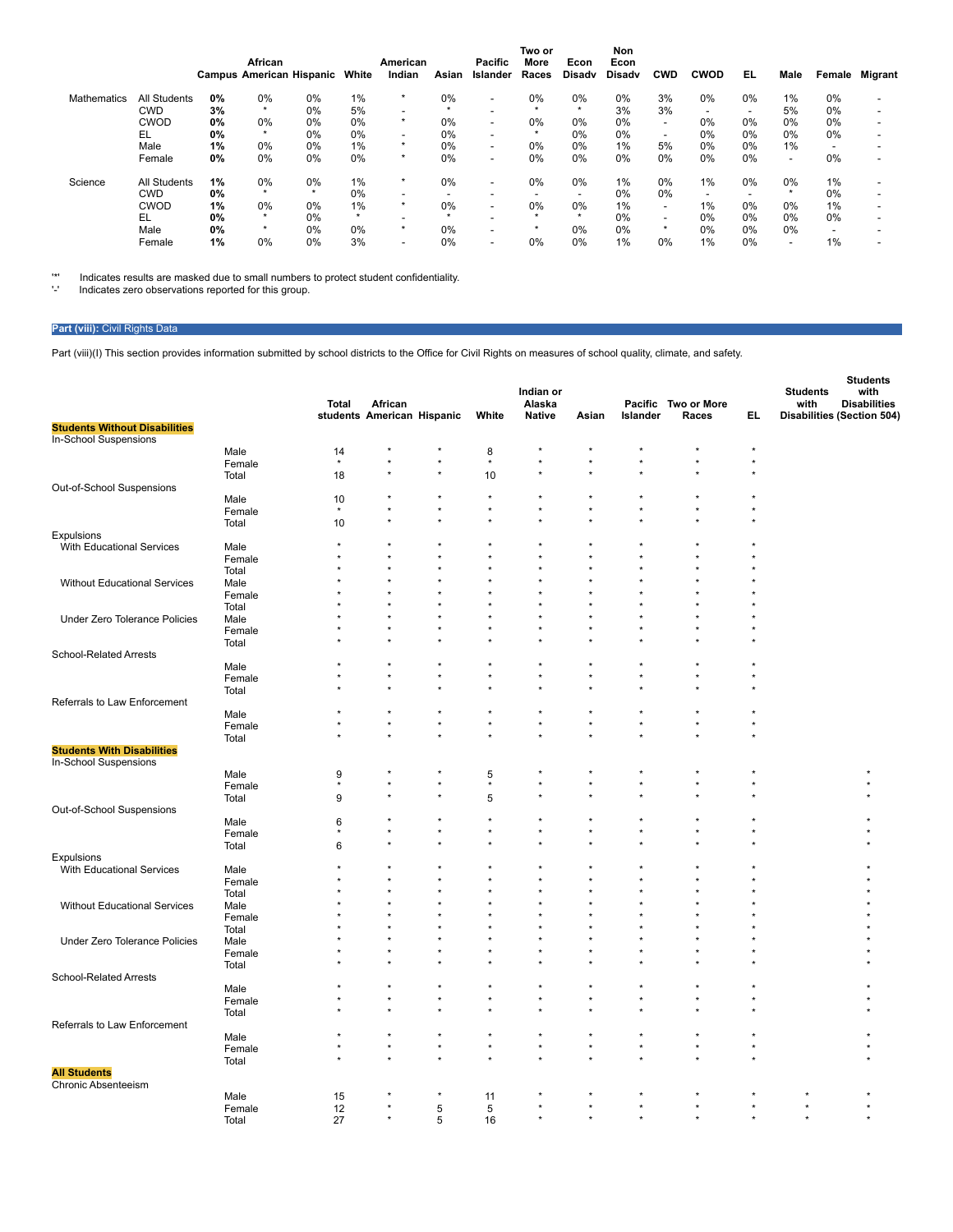| Incidents of Violence                                                      |  |
|----------------------------------------------------------------------------|--|
| Incidents of rape or attempted rape                                        |  |
| Incidents of sexual assault (other than rape)                              |  |
| Incidents of robbery with a weapon                                         |  |
| Incidents of robbery with a firearm or explosive device                    |  |
| Incidents of robbery without a weapon                                      |  |
| Incidents of physical attack or fight with a weapon                        |  |
| Incidents of physical attack or fight with a firearm or explosive device   |  |
| Incidents of physical attack or fight without a weapon                     |  |
| Incidents of threats of physical attack with a weapon                      |  |
| Incidents of threats of physical attack with a firearm or explosive device |  |
| Incidents of threats of physical attack without a weapon                   |  |
| Incidents of possession of a firearm or explosive device                   |  |
| Allegations of Harassment or bullying                                      |  |
| On the basis of sex                                                        |  |
| On the basis of race                                                       |  |
| On the basis of disability                                                 |  |
|                                                                            |  |

Part (viii)(II) This section provides information submitted by school districts to the Office for Civil Rights on the number and percentage of students enrolled in preschool programs and accelerated coursework to earn postsecondary credit while still in high school.

| Preschool Programs                  |        | Total                    | African<br>students American Hispanic |                          | White                    | Indian or<br>Alaska<br><b>Native</b> | Asian                    | Pacific<br>Islander      | <b>Two or More</b><br>Races | EL.     | <b>Students</b><br>with<br><b>Disabilities</b> |
|-------------------------------------|--------|--------------------------|---------------------------------------|--------------------------|--------------------------|--------------------------------------|--------------------------|--------------------------|-----------------------------|---------|------------------------------------------------|
|                                     | Male   | 11                       | $\star$                               | $\star$                  | 5                        | $\star$                              | $\star$                  | $\star$                  | $\star$                     | $\star$ | 11                                             |
|                                     | Female | $\star$                  | $\star$                               | $\star$                  | $\star$                  | $\star$                              | $\star$                  | $\star$                  | $\star$                     | $\star$ | $\star$                                        |
|                                     | Total  | 15                       | $\star$                               | $\star$                  | 5                        | $\star$                              | $\star$                  | $\star$                  | $\star$                     | $\star$ | 13                                             |
| <b>Accelerated Coursework</b>       |        |                          |                                       |                          |                          |                                      |                          |                          |                             |         |                                                |
| <b>Advanced Placement Courses</b>   | Male   | $\overline{\phantom{a}}$ | -                                     | $\overline{\phantom{0}}$ | $\overline{\phantom{a}}$ | ۰.                                   | $\,$                     | $\overline{\phantom{0}}$ | -                           | $\sim$  |                                                |
|                                     | Female | $\sim$                   | -                                     | $\overline{\phantom{0}}$ | $\overline{\phantom{a}}$ | ۰.                                   | $\overline{\phantom{0}}$ | $\overline{\phantom{0}}$ | -                           |         |                                                |
|                                     | Total  | $\sim$                   | $\overline{\phantom{a}}$              | $\overline{\phantom{0}}$ | $\overline{\phantom{a}}$ | ۰.                                   | $\,$                     | $\overline{\phantom{0}}$ | -                           | $\sim$  |                                                |
| International Baccalaureate Courses | Male   | $\overline{\phantom{a}}$ | -                                     | $\overline{\phantom{0}}$ | $\overline{\phantom{a}}$ | $\overline{\phantom{0}}$             | $\,$                     |                          | $\overline{\phantom{a}}$    |         |                                                |
|                                     | Female | $\overline{\phantom{a}}$ |                                       | $\overline{\phantom{0}}$ | $\overline{\phantom{0}}$ | ۰.                                   | $\,$                     | $\overline{\phantom{a}}$ | $\overline{\phantom{0}}$    | $\sim$  |                                                |
|                                     | Total  | $\overline{\phantom{a}}$ |                                       |                          |                          |                                      |                          |                          |                             |         |                                                |

'\*' Indicates results are masked due to small numbers to protect student confidentiality.

'\*\*' When only one racial/ethnic group is masked, then the second smallest racial/ethnic group is masked (regardless of size).

Indicates there are no students in the group.

Blank cell indicates the student group is not applicable to this report.

### **Part (ix): Teacher Quality Data**

This section provides information on the professional qualifications of teachers, including information disaggregated by high- and and low-poverty schools on the number and percentage of (I) inexperienced teacher, principals, and other school leaders; (II) teachers teaching with emergency or provisional credentials; and (III) teachers who are not teaching in the subject or field for which the teacher is certified or licensed.

#### **Low Poverty**

|                                                                                                               | <b>All School</b> |         |
|---------------------------------------------------------------------------------------------------------------|-------------------|---------|
|                                                                                                               | <b>Number</b>     | Percent |
| Inexperienced Teachers, Principals, and Other School Leaders                                                  | 5.0               | 8.5%    |
|                                                                                                               |                   |         |
| Teachers Teaching with Emergency or Provisional Credentials                                                   | 1.0               | 1.8%    |
|                                                                                                               |                   |         |
| Teacher Who Are Not Teaching in the Subject or Field for Which the<br><b>Teacher is Certified or Licensed</b> | 0.4               | 0.7%    |
|                                                                                                               |                   |         |

'-' Indicates there are no data available in the group. Blank cell Indicates data are not applicable to this report.

### Source: TEA Division of Research and Analysis

#### Part (x): Per-pupil Expenditure

This section provides information on the per-pupil expenditures of federal, state, and local funds, including actual personnel expenditures and actual non-personnel expenditures, disaggregated by source of funds, for each school district and campus for the preceding fiscal year.

The Public Education Information Management System (PEIMS) encompasses all data requested and received by Texas Education Agency (TEA) about public education, including student demographic and academic performance, personnel, financial, and organizational information. The submission of PEIMS data is required of all local education agencies (LEAs).

The TEA will utilize PEIMS submissions to develop and report the per-pupil expenditures of Federal, State, and local funds, including actual personnel expenditures and actual nonpersonnel expenditures of Federal, State, and local funds, disaggregated by source of funds, for each LEA and each school in the State for the preceding fiscal year; the data will be reported on 2018-2019 school year report cards.

### **Part (xi):** STAAR Alternate 2 Participation

This section provides information on the number and percentage of students with the most-significant cognitive disabilities who take STAAR Alternate 2, by grade and subject.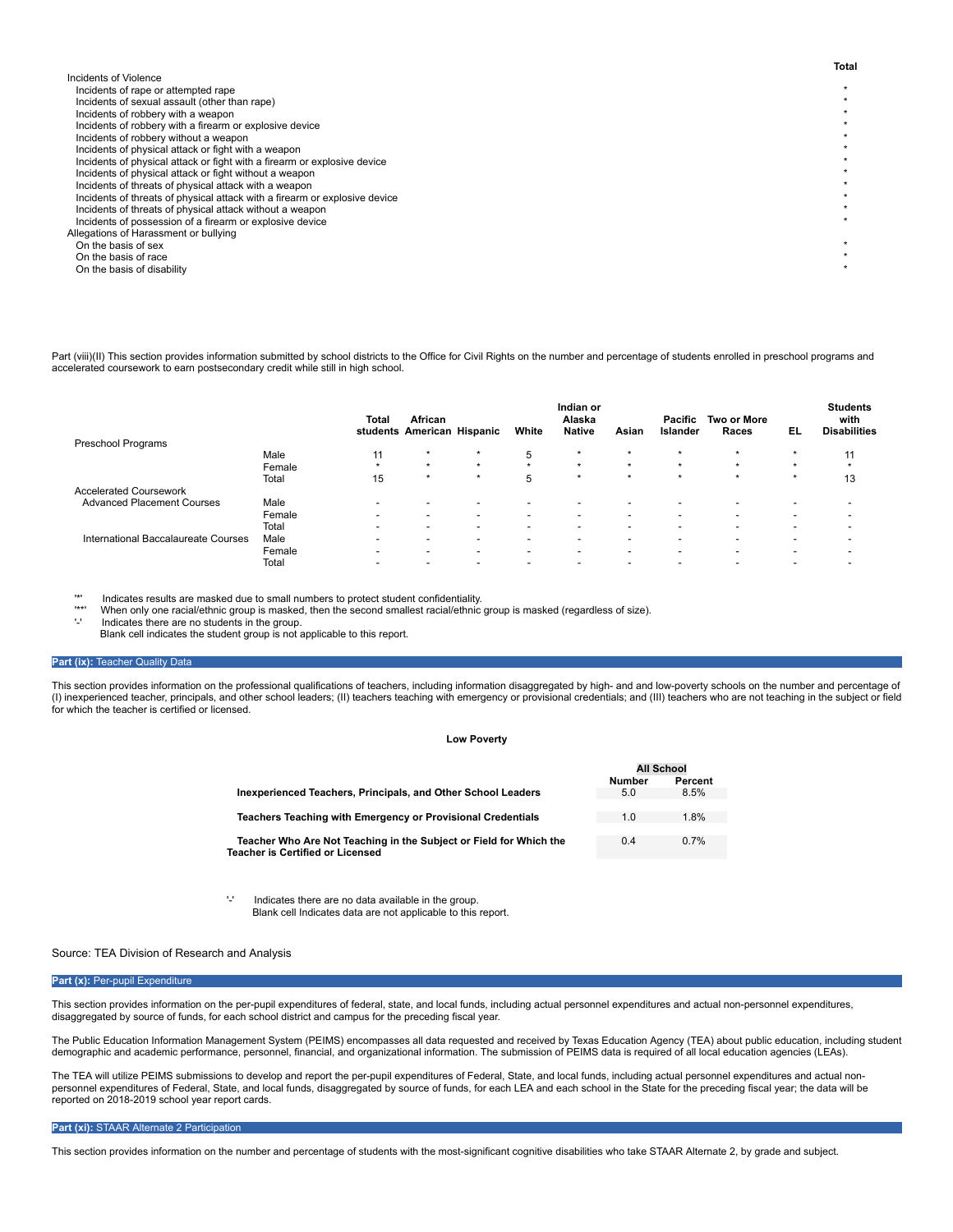|                            | <b>State</b><br><b>Number of ALT2</b> | <b>State</b><br><b>Rate of ALT2</b> | <b>District</b><br><b>Number of ALT2</b> | <b>District</b><br><b>Rate of ALT2</b> | <b>Campus</b><br><b>Number of ALT2</b> | Campus<br><b>Rate of ALT2</b> |
|----------------------------|---------------------------------------|-------------------------------------|------------------------------------------|----------------------------------------|----------------------------------------|-------------------------------|
| Grade 3<br>Reading         | 6,019                                 | 1%                                  | 59                                       | 1%                                     | $\overline{a}$                         | ٠                             |
| Mathematics                | 6,020                                 | 1%                                  | 59                                       | 1%                                     |                                        |                               |
| Grade 4<br>Reading         | 6,061                                 | 1%                                  | 50                                       | $1\%$                                  |                                        |                               |
| Mathematics                | 6,056                                 | 1%                                  | 50                                       | 1%                                     |                                        |                               |
| Grade 5<br>Reading         | 6,162                                 | 2%                                  | 41                                       | 1%                                     | $\overline{a}$                         |                               |
| Mathematics                | 6,160                                 | 1%                                  | 41                                       | 1%                                     |                                        |                               |
| Science                    | 6,164                                 | 1%                                  | 41                                       | 1%                                     | $\blacksquare$                         | $\blacksquare$                |
| Grade 6<br>Reading         | 5,678                                 | 1%                                  | 52                                       | 1%                                     | ٠                                      |                               |
| Mathematics                | 5,677                                 | 1%                                  | 51                                       | 1%                                     |                                        |                               |
| Grade 7<br>Reading         | 5,298                                 | 1%                                  | 55                                       | 1%                                     |                                        |                               |
| Mathematics                | 5,294                                 | 1%                                  | 55                                       | 2%                                     | $\overline{a}$                         | $\blacksquare$                |
| Grade 8<br>Reading         | 5,088                                 | 1%                                  | 48                                       | 1%                                     |                                        |                               |
| <b>Mathematics</b>         | 5,087                                 | 2%                                  | 48                                       | $1\%$                                  |                                        |                               |
| Science                    | 5,087                                 | 1%                                  | 48                                       | $1\%$                                  | ä,                                     | ä,                            |
| End of Course<br>English I | 4,868                                 | 1%                                  | 35                                       | 1%                                     | $\blacksquare$                         | ٠                             |
| English II                 | 4,556                                 | 1%                                  | 44                                       | 1%                                     |                                        |                               |
| Algebra I                  | 4,884                                 | 1%                                  | 35                                       | 1%                                     |                                        |                               |
| Biology                    | 4,861                                 | 1%                                  | 39                                       | 1%                                     | $\overline{a}$                         |                               |
| All Grades<br>All Subjects | 99,020                                | 1%                                  | 851                                      | $1\%$                                  | ٠                                      |                               |
| Reading                    | 43,730                                | 1%                                  | 384                                      | 1%                                     |                                        |                               |
| Mathematics                | 39,178                                | 1%                                  | 339                                      | 1%                                     |                                        |                               |
| Science                    | 16,112                                | 1%                                  | 128                                      | 1%                                     | ٠                                      | ٠                             |

'\*' Indicates results are masked due to small numbers to protect student confidentiality.

Indicates zero observations reported for this group.

### Part (xii): Statewide National Assessment of Educational Progress (NAEP)

This section provides results on the state academic assessments in reading and mathematics in grades 4 and 8 of the National Assessment of Educational Progress, compared to the national average of such results.

## **State Level: 2017 Percentages at NAEP Achievement Levels**

|         |                    |                                   |         | % Below Basic |           | % At or Above Basic |           | % At or Above Proficient |                | % At or Above Advanced |
|---------|--------------------|-----------------------------------|---------|---------------|-----------|---------------------|-----------|--------------------------|----------------|------------------------|
| Grade   | Subject            | <b>Student Group</b>              | ТX      | US            | <b>TX</b> | US                  | <b>TX</b> | US                       | ТX             | US                     |
| Grade 4 | Reading            | Overall                           | 40      | 32            | 32        | 31                  | 23        | 27                       | 5              | 9                      |
|         |                    | <b>Black</b>                      | 44      | 49            | 34        | 31                  | 19        | 17                       | 3              |                        |
|         |                    | Hispanic                          | 49      | 46            | 31        | 32                  | 16        | 19                       | 3              |                        |
|         |                    | White                             | 21      | 22            | 34        | 32                  | 35        | 34                       | 10             | 13                     |
|         |                    | American Indian                   | $\star$ | 52            | $\star$   | 28                  | $\star$   | 17                       | $\star$        | 3                      |
|         |                    | Asian                             | 16      | 16            | 23        | 25                  | 42        | 37                       | 19             | 22                     |
|         |                    | Pacific Islander                  | ٠       | 42            | $\star$   | 31                  | $\star$   | 23                       | $\ddot{}$      | 4                      |
|         |                    | Two or More Races                 | 33      | 27            | 29        | 31                  | 29        | 30                       | 8              | 11                     |
|         |                    | Econ Disadv                       | 50      | 46            | 32        | 32                  | 16        | 18                       | 2              | 3                      |
|         |                    | <b>Students with Disabilities</b> | 70      | 68            | 20        | 20                  | 9         | 10                       |                | $\overline{2}$         |
|         |                    | English Language Learners         | 63      | 68            | 25        | 23                  | 11        | 8                        |                |                        |
|         | <b>Mathematics</b> | Overall                           | 18      | 20            | 40        | 39                  | 33        | 32                       | 8              | 8                      |
|         |                    | <b>Black</b>                      | 30      | 37            | 46        | 44                  | 22        | 17                       | 3              | 2                      |
|         |                    | Hispanic                          | 21      | 29            | 45        | 44                  | 29        | 23                       | 5              | 3                      |
|         |                    | White                             | 9       | 12            | 32        | 37                  | 46        | 40                       | 13             | 11                     |
|         |                    | American Indian                   |         | 31            | ÷         | 44                  | $\star$   | 21                       | $\star$        | 3                      |
|         |                    | Asian                             | 8       | 8             | 18        | 25                  | 40        | 42                       | 34             | 25                     |
|         |                    | Pacific Islander                  |         | 29            | ÷         | 42                  | $\star$   | 25                       | $\star$        |                        |
|         |                    | Two or More Races                 | 13      | 15            | 30        | 39                  | 41        | 35                       | 17             | 11                     |
|         |                    | Econ Disadv                       | 23      | 31            | 46        | 44                  | 25        | 22                       | $\overline{4}$ | 3                      |
|         |                    | <b>Students with Disabilities</b> | 43      | 51            | 38        | 32                  | 16        | 14                       | $\overline{2}$ | 3                      |
|         |                    | English Language Learners         | 29      | 47            | 44        | 39                  | 23        | 13                       | $\overline{4}$ | $\overline{2}$         |
| Grade 8 | Reading            | Overall                           | 29      | 24            | 44        | 40                  | 26        | 32                       | $\overline{2}$ |                        |
|         |                    | <b>Black</b>                      | 42      | 40            | 43        | 42                  | 14        | 17                       | n/a            |                        |